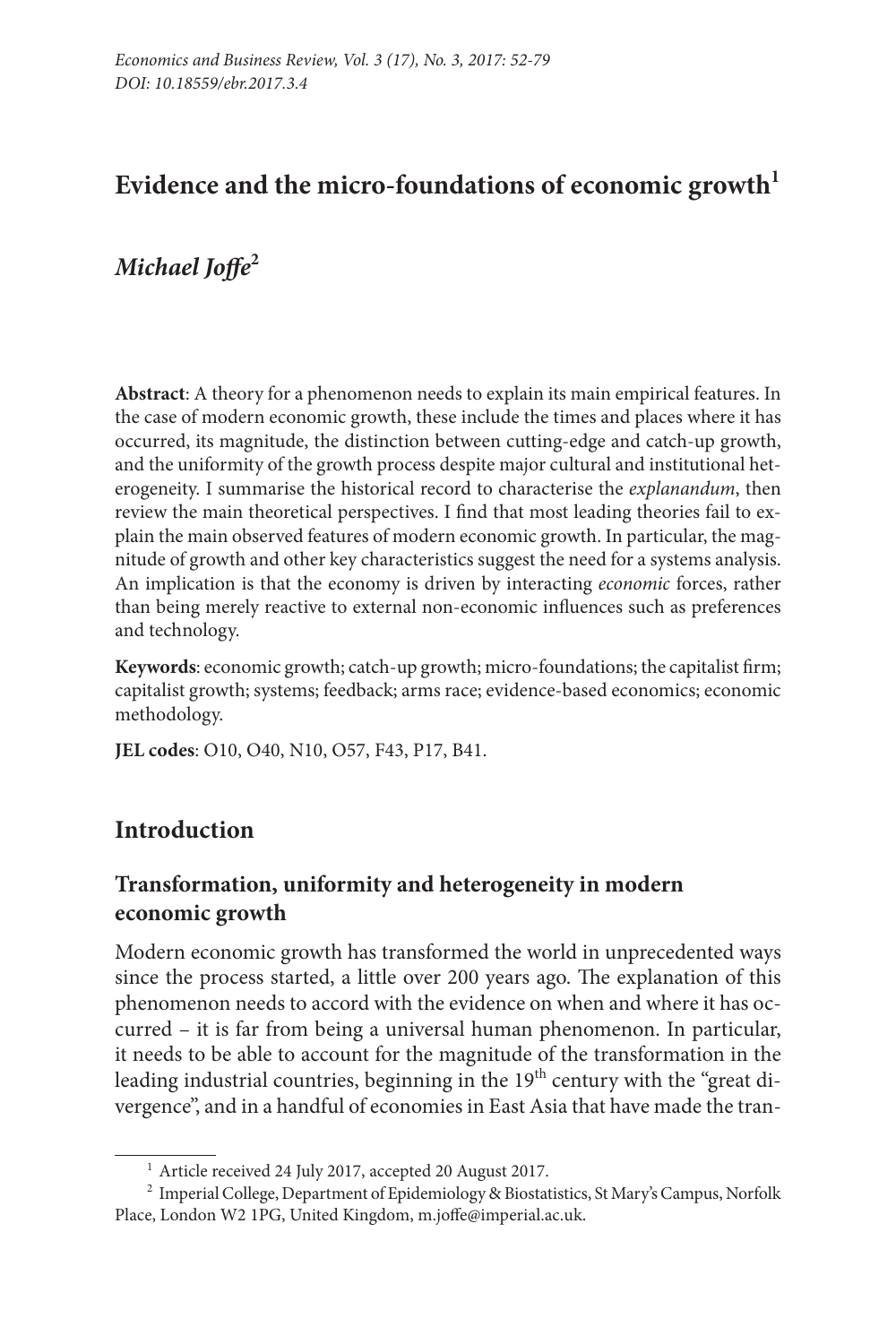sition from poor to rich country more recently. This implies also the need for a distinction between cutting-edge and catch-up growth. Typically, the growth trajectory has been close to exponential in form. Any theory of "micro-foundations" of the macro phenomenon of modern economic growth needs to be compatible with these characteristics.<sup>3</sup>

Such a theory also needs to explain why some features were similar across space and time, whereas others were very different. There was a basic similarity of the growth process: the emergence and rapid spread of factories and industrialisation, on the basis of firms with "capitalist" characteristics – the ability of the firm to buy in all its inputs, including labour. In most instances, the process began with labour-intensive production (generally in textiles), with many small firms. As time passed, competition led to concentration in market structure, together with diversification into a range of different industries.

Nevertheless, this homogeneity coexisted with a high degree of heterogeneity in important features of the relevant societies. They have been highly heterogeneous culturally (e.g. 19<sup>th</sup>-century England vs. Germany vs. the US; more recently, East Asia vs. Europe). They have also had diverse institutions, not only between different countries, but also across time. For example, limited liability was introduced relatively late during the  $19<sup>th</sup>$ -century rise of Britain; oligopoly developed in many economies as competition favoured the strong; more recently there has been a rise in routinized R&D. These changes did not have any large impact on the growth rate.

I will argue that these features of the empirics of growth can best be explained in terms of a "causal system": the basic similarity of the growth pattern corresponds to the endogenous causal processes that are common to all the instances where modern economic growth has occurred. The diversity results from other causal relationships that exist in each particular case, both with respect to how the system became established, and to the other characteristics of that economy and society. This raises the question, what is a causal system? The general nature of causal systems will first be outlined, locating the analysis in the philosophical literature on causal mechanisms.

### **The new philosophy of causation**

For much of the 20<sup>th</sup> century, the concept of causation was largely deemed to have a place in science that was secondary to the mathematical laws of physics, or even "a relic of a bygone age" (Russell, 1913). However, towards the end of the century, philosophers began to explore the meaning and implications of causality. One important recent focus has been on the concept of a mecha-

<sup>&</sup>lt;sup>3</sup> In this paper, growth is given the conventional meaning, despite its acknowledged problems, of (*per capita*) GDP. I do not have the space to distinguish growth from development, nor to discuss issues concerning demographic changes or human capital. There is also no assumption here that growth is necessarily "good".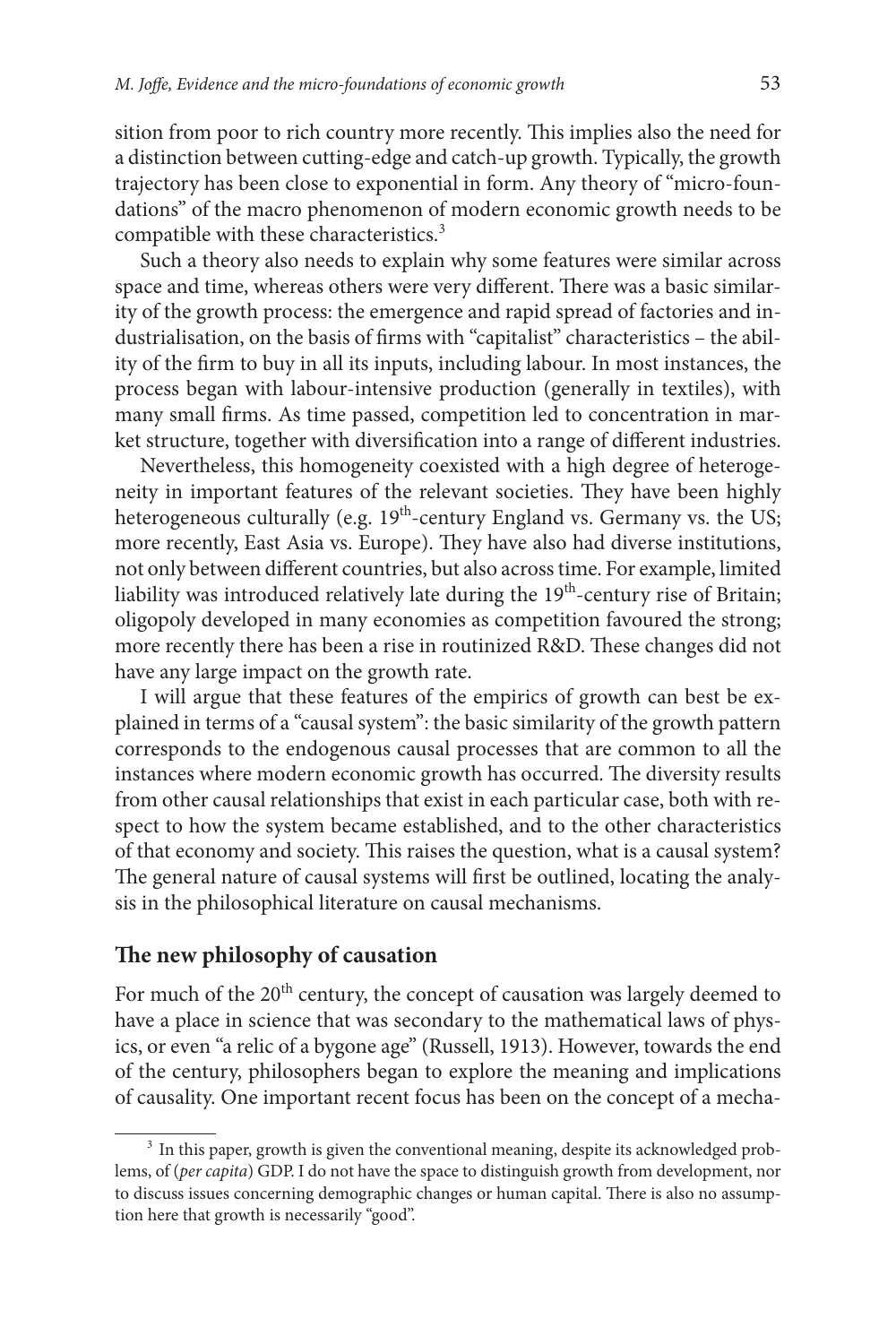nism (Machamer, Darden, & Craver, 2000; Glennan, 2002; Bechtel, 2006; Illari & Williamson, 2012). This has brought the philosophy of science into better alignment with scientists such as biologists, who regularly use the term "mechanism" to indicate the way that a phenomenon is brought about. This has involved analysis of sciences beyond physics, especially that aspect of biology that seeks to understand how the bodies of organisms work.

Another strand in the new literature on causation has been "difference making", the study of causation of a phenomenon from the viewpoint of the study of its properties, as demonstrated e.g. by statistical analysis.<sup>4</sup> The two approaches are best regarded as complementary (Russo & Williamson, 2007; Joffe, 2013a).

#### **Mechanisms and systems**

Causal systems are combinations of individual causal links (Joffe, *mimeo*). Each of these components has its own mechanism, which brings about its specific phenomenon. There are three basic types of system. The simplest is merely a sequence of causal processes, possibly with branching, the properties of which result from the summation of its component links – it has no additional system properties. In contrast, the second and third types both have specific system properties.

The second type is characterised by feedback: it has a looped structure – variables are both causative of and caused by other variables in the system. This means that with each iteration of the causal loop, the value of each variable is updated in a systematic manner (Joffe, *mimeo*). Feedback systems are readily understood in causal terms, and their properties can be simulated using appropriate software packages. The two basic kinds of feedback are balancing (negative) and reinforcing (positive) feedback, and feedback systems frequently contain more than one loop (Sterman, 2000). In reinforcing feedback, values increase by the same proportional amount with each iteration (like compound interest), leading to exponential growth; over a period of time, this can generate very large changes.

The third type of causal system involves complexity, and as its name suggests, its specific system properties are more complicated than feedback systems; this makes them more difficult to comprehend causally. Some complex systems exhibit the particular property of selforganization. In this paper, I focus especially on feedback systems.

#### **Systems with feedback**

Because the properties of feedback systems are generated by their loop structure, their behaviour is typically rather independent of initial conditions (Forrester, 1970; Lane, 2007). These system properties can be regarded as the *endogenous*

<sup>&</sup>lt;sup>4</sup> An example is the evidence on rates of lung cancer, comparing them between e.g. smokers and non-smokers. Together with causal inference (whether this correlation can be interpreted causally), it suggests that cigarette smoking causes lung cancer.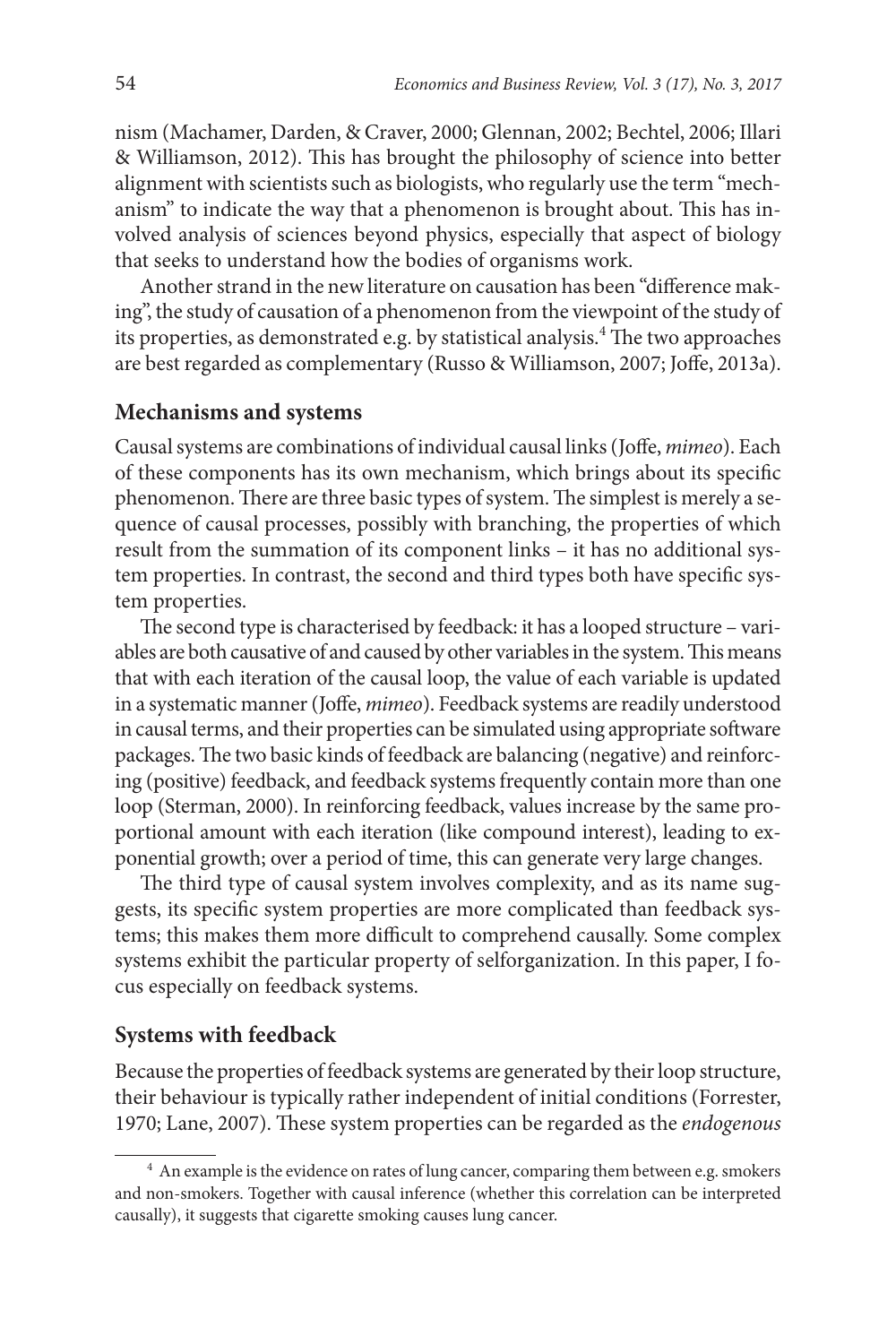or *system* causes. One of the hallmarks of causal systems (except in the case of self-organization) is that these endogenous or system causal processes are distinct from those that are responsible for the existence of the system. The latter can be called *generative* and *maintaining* causes, which respectively bring the system into being and promote its survival (Joffe, *mimeo*) – see Figure 1.



**Figure 1. Endogenous system causes, exogenous causes, and generative causes**

The arrows between variables 1, 2 and 3 are the endogenous causes that make up the system. There are also exogenous causes that influence variables 2 and 3. These are all indicated by solid arrows. In addition, the system exists because it has been brought about by prior generative causes, indicated by broken arrows.<sup>5</sup> In addition, it is important to recognise that the social world (including the economy) is characterised by multiple causation. This means that in addition to generative or maintaining causes and endogenous causes, other causal influences are likely to be operating in any particular case.

#### **Economic systems**

The economy can be seen as being composed of the three types of causal system described above. Here we maintain the focus on feedback systems.<sup>6</sup> A system with its own endogenous causal processes does not respond in a linear or auto-

<sup>&</sup>lt;sup>5</sup> For example, the system that maintains human body temperature is a group of systems that includes sweating: over-heating leads to sweating, and sweating involves loss of latent heat and thereby promotes cooling. Those two processes are the endogenous causes. The generative cause is that evolution has produced this system. An example of an exogenous cause is the effect of infection in causing a fever.

<sup>&</sup>lt;sup>6</sup> The case that parts (at least) of the economy should be analysed as a complex system has also been made (see e.g. Ormerod, 1998; Mandelbrot & Hudson, 2008; Gabaix, 2009; Holt, Rosser, & Colander, 2010; Kirman, 2011; Arthur, 2013).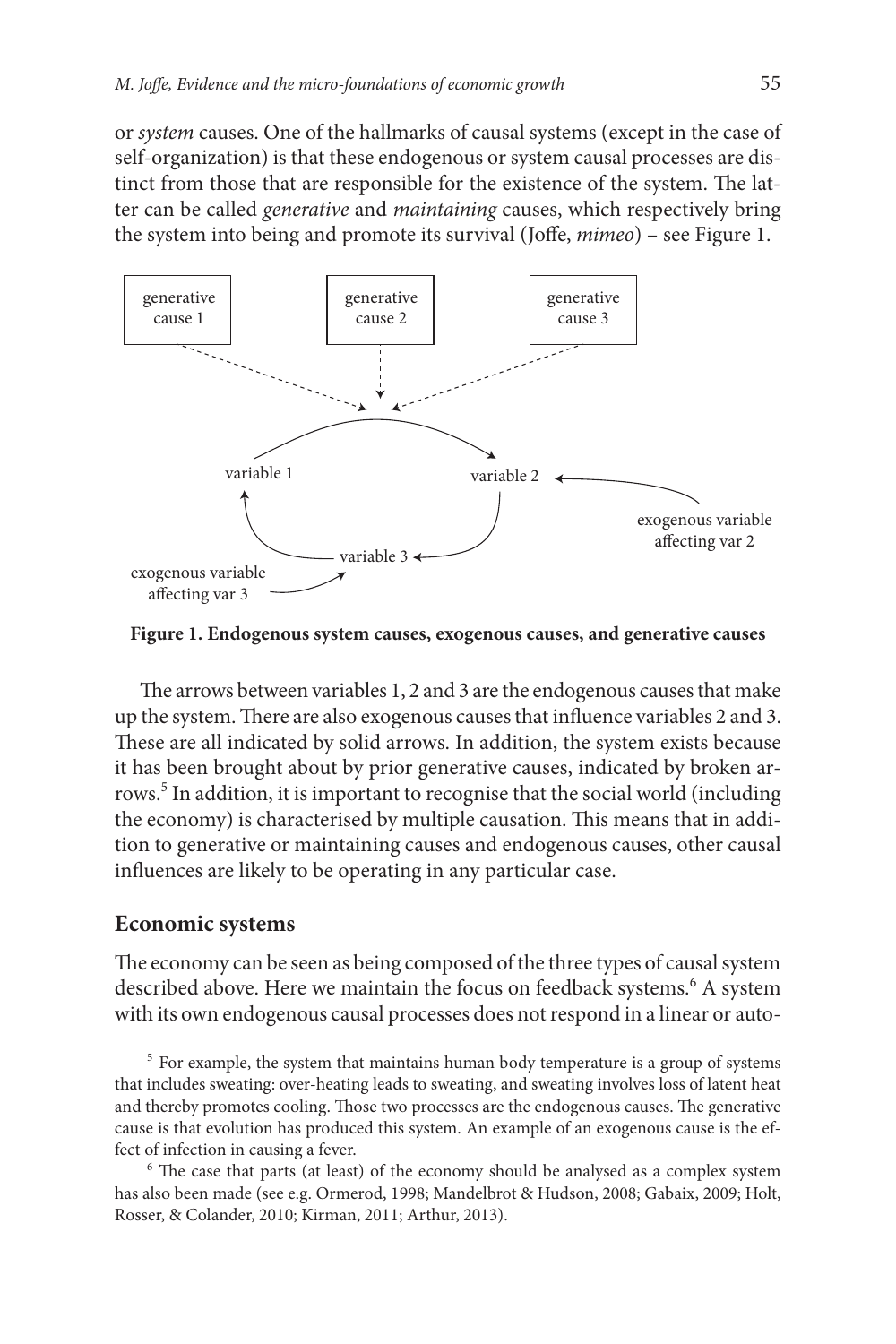matic way to exogenous, non-economic variables. It is not a stimulus-response model, but rather a largely self-driven one. This analysis is therefore distinct from the notion that economic phenomena are ultimately driven by non-economic, exogenous factors such as preferences or technology.

And because we are often dealing with more than one causal link, i.e. "causes of causes", there are indirect effects – in the context of the social world these would be termed unintended consequences. So, another way of saying that a particular group of causal links has system properties is that (some of) the unintended consequences are *structured*. The idea that societal phenomena can be the result of the successive updating of the values of variables with each iteration is not a new one. It was embodied in a model by Schelling (1978), which demonstrated that a mild preference for living near people similar to oneself can eventually generate a racially segregated city.

Thus, the use of systems concepts is a method of aggregation that is an alternative to the use of the representative agent. It emphasises the interaction between agents that may be heterogeneous, and avoids the fallacy of composition. It is not new to economics: the "price mechanism" is an example of balancing (negative) feedback (Sterman, 2000). And reinforcing (positive) feedback has been proposed, e.g. to explain bubbles (Shiller, 2005). There are likely to be others (Joffe, 2018). In another sense, too, the focus on feedback systems follows established tradition in economics. The force that propels the system is that people tend to respond to incentives (Joffe, 2018).

#### **Evidence and systems**

For a causal relationship, evidence can be adduced (a) for the phenomenon, and (b) for the mechanism (Russo & Williamson, 2007). Ideally they correspond. The more diverse the types of evidence, the more secure is the inference in favour of a specific mechanism being in operation. In addition, there may be evidence for other causes that happen also to be operating.

Similarly, for a feedback system, evidence is ideally available (a) for characterising the system phenomenon, in this case modern economic growth, (b) for each of the component mechanisms, and (c) for the way that they fit together (Joffe, *mimeo*). Again, there may be evidence for additional causal processes. In this paper, I first examine the issue of aggregation, in the form of the prevalent idea that macroeconomic phenomena should be understood in terms of their "micro-foundations" (Section 1). I then characterise the system phenomenon, by reviewing the features of growth in the various times and places where it has occurred (Section 2). Section 3 is an overview of the main theories that have attempted to explain growth, along with an analysis of how well each fits with the empirical observations.

The literatures covering the topics of Sections 2 and 3, in particular, are vast. In order to keep the task manageable, I have needed to be extremely concise.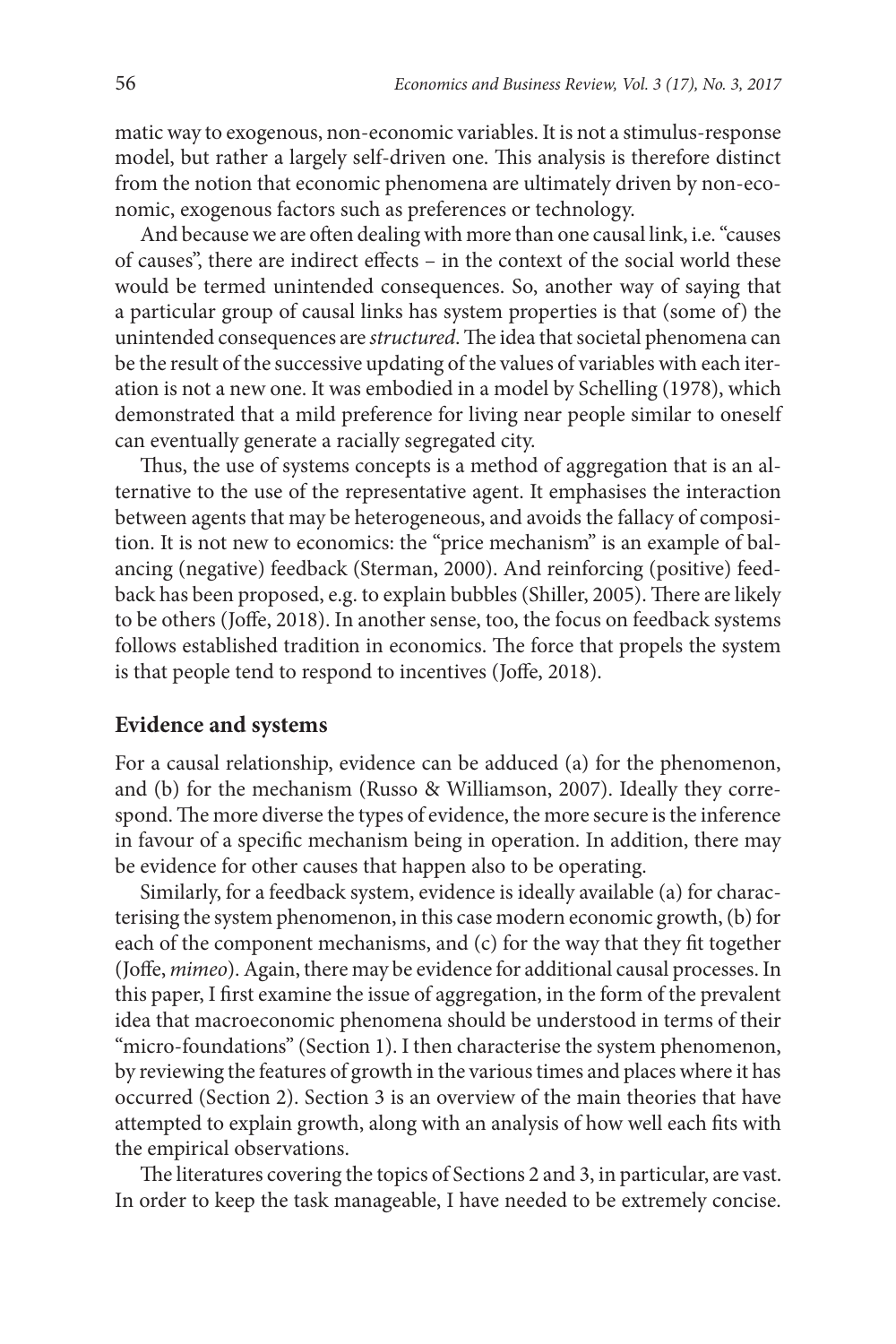I have tried to avoid being selective in the sense of introducing distortion, but I leave it to others to judge how successful I have been in this.

# **1. Micro-foundations**

### **1.1. The compatibility of macro and micro theory**

Traditionally, economic theory has been derived by considering what economic agents are likely to do in different situations, a bottom-up approach. This has been given apparent rigour by assuming that the agents optimize, that they are motivated by self interest, and that they are rational in a tightly specified sense. However, in the 1930s, largely under the influence of Keynes, a different theory arose that was at the aggregate – implicitly national – level, that did not have explicit roots in standard micro theory, and that contained elements which conflicted with the more traditional approach. In particular, Keynes proposed that an equilibrium was possible that was characterised by involuntary unemployment, which conflicted with the traditional assumption that all markets rapidly clear, including the labour market. Keynes' view was made plausible by the mass unemployment and extreme lack of vacancies during the 1930s, which did not sit well with the orthodox idea that non-frictional unemployment is due to the reluctance of potential workers to offer themselves for work at the currently prevailing wages (Lucas, 1978).

At around the same time, econometrics was developing rapidly. One of the macro observations that attracted attention was the "Phillips curve", the trade-off between unemployment and inflation that was apparent in the data of several countries for many decades leading up to the late 1950s. However, this statistical relationship began to break down, and was decisively rejected by the occurrence of stagflation in the 1970s. The orthodox response (Lucas, 1976) was that the use of historical correlations – even when they work well for short-term forecasting – is an insecure basis for policy, because variables become unreliable when they become targets for economic policy. This became known as the "Lucas critique", and was important in arguing for a return to traditional economic theory, in what became known as the microfoundations project.

### **1.2. The micro-foundations project**

One conclusion was that traditional theory would provide a better analysis, because it provides structural, policy-invariant parameters. An analysis based on such "deep parameters", relating to preferences, technology and resource constraints, would be able to predict what individuals would do, taking account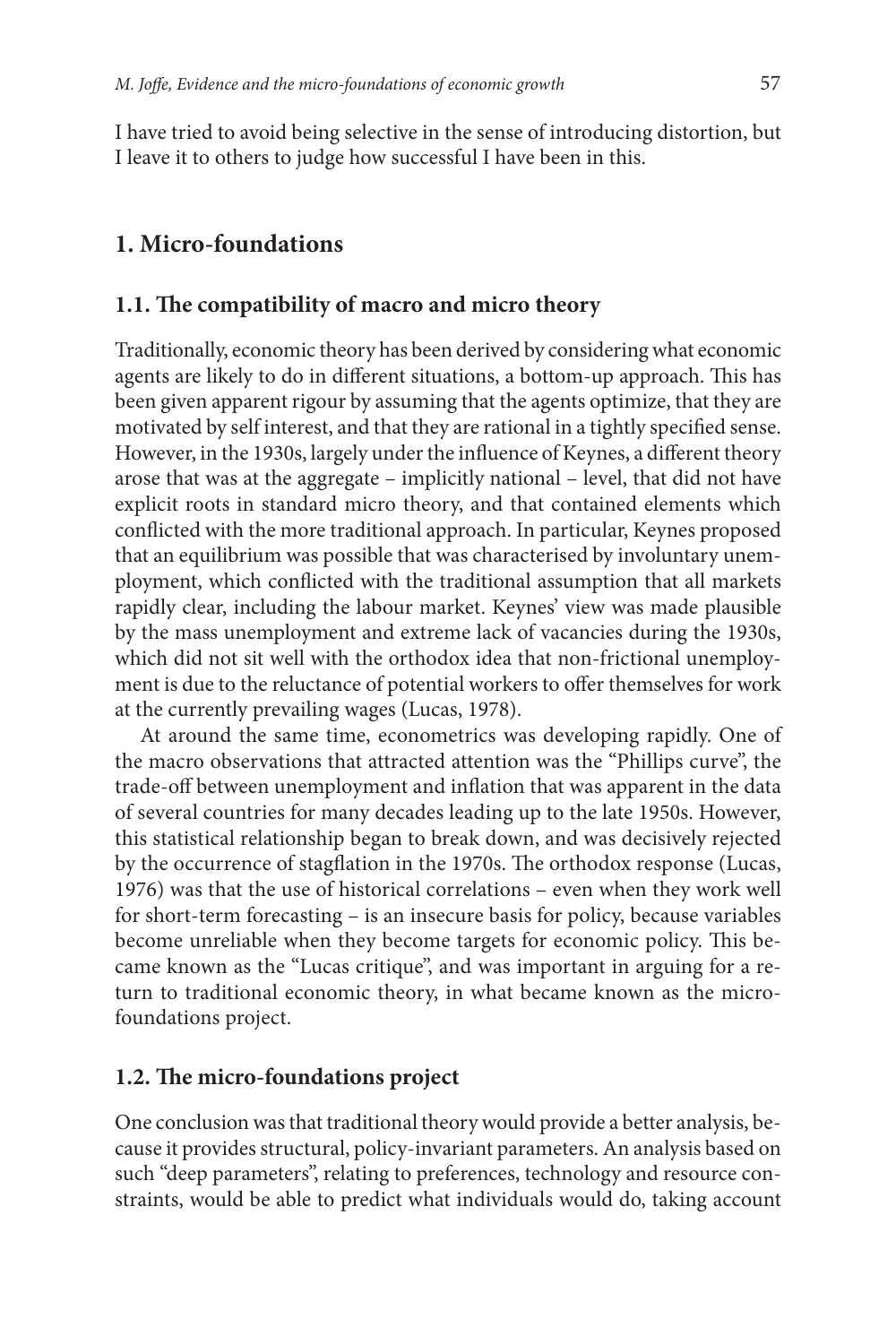of the policy change. It could be aggregated up, to predict the macroeconomic consequences of the policy change.

This was the fundamental concept of the "micro-foundations" project: the idea that macro models should be founded on the traditional basis of individuals' rational decisions under conditions of constrained optimization (see the review by Janssen, 2008). In practice, this has usually involved the use of the representative agent methodology, in which it is assumed that the macroeconomy can be analysed as if it were an individual with preferences that mirror those observed at the macro level. This methodology has been effectively criticised, e.g. by Kirman (1992).

The methodological literature on micro-foundations has generally focused on such topics as the business cycle, unemployment and inflation, not on economic growth. The standard Solow-Swan growth model (Section 3.1) has analogous issues: it is based on the idea of an aggregate production function, which has also been criticised both theoretically and empirically, notably by Shaikh (1974).

In this paper, I address a more fundamental aspect of the micro-foundations project: the idea that the economy is driven by external, non-economic "deep parameters", i.e. preferences, technology and resource constraints. The implication of this view is that economic forces as such play no important part in the economy – rather, what we see is an economic response to these exogenous factors. The concept of a causal system with its own endogenous causal processes, as previously outlined, is fundamental to my critique.

In Section 2, I review the evidence on modern economic growth, and demonstrate that its features are best understood by analysing it as such a system, in which there is a commonality between the *endogenous* causal processes operating across the range of dynamic economies in different places and times. The *generative* causes, by contrast, are specific to place and time. In addition, multiple causation operates, in the sense that numerous other causal processes may play an important although incidental role in some of the economies, and/ or at specific times, but not others. Before reviewing the evidence on growth, I briefly consider how the traditional view of economic theory relates to the available evidence (Section 1.3), and what type of theory could, in principle, explain a phenomenon such as modern economic growth that is not a universal in human history (Section 1.4).

#### **1.3. Traditional microeconomic theory, causation, and the evidence**

In his critique of the use of historical econometric correlations, Lucas (1976) was clearly correct that such correlations are not necessarily stable – they may change over time. However, his reliance on standard economic theory was not explicitly justified; it was merely referred to as a "rightly respected tradition". In addition, he provided two purposes for economic theory: short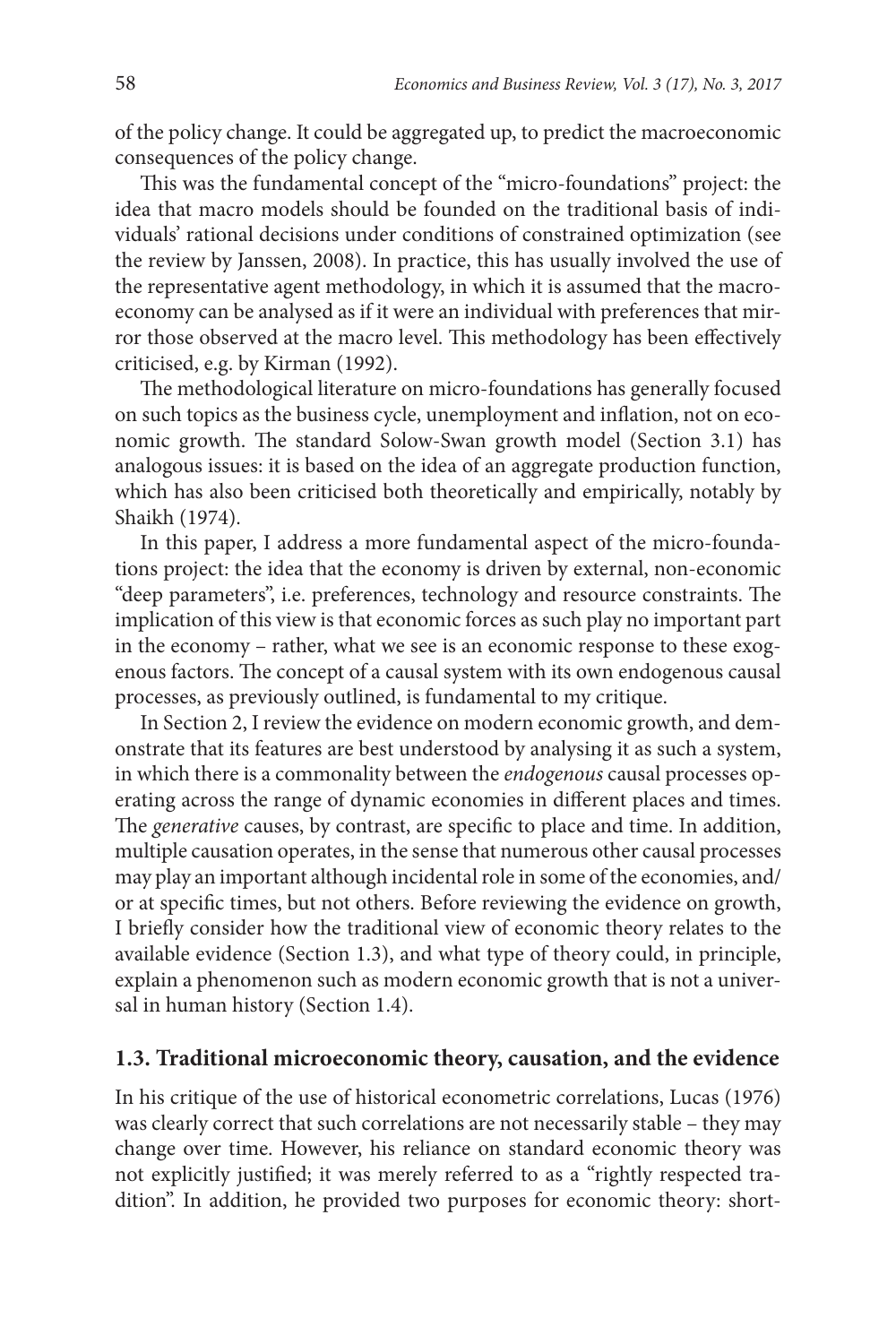term forecasting and policy evaluation. It may be implicit in the latter that causal understanding is also an important aim, but it is neither explicit nor prominent.

In the methodological literature on causation in traditional economic theory, one prominent contribution has been that of Friedman (1953), who argued that "as if " explanations are satisfactory. In terms of the philosophy of causation literature discussed in the Introduction, this means that the mechanism postulated by a model can be different from that which actually operates in the real world. For example, a billiard player uses Newton's equations of motion while playing, even though s/he is not directly aware of those equations. The important thing is not causal understanding (or indeed realistic assumptions), but rather that the predictions are correct – although Friedman does not mention the evidence for correct predictions in the economic literature, nor does he appear to be aware of the need for this evidence.

More recent work in economic methodology has shifted towards the view that explanations are more likely to be successful if they represent the actual causal processes (Alexandrova & Northcott, 2013; Grüne-Yanoff, 2013; Rol, 2013) This is also true of some practicing economists (e.g. Rodrik, 2015). It is certainly more achievable now than in the past, given the increased availability of rich datasets and the development of improved methods of causal inference.

Nevertheless, much economics – including empirical work, which now dominates the work of academic economists – continues to rely on the assumption of rationality and the use of constrained optimization as fundamental. It is not because there is good evidence for rationality or for optimization. There is a large literature giving empirical grounds for criticising the rationality assumption, and although there is less written about optimization, it is clear that this is an idealization of human behaviour, and is not intended to be an accurate description. They continue to be used for pragmatic reasons, including their suitability for the conventional type of mathematical analysis.

As convenient modelling assumptions, they may be justifiable for many purposes. For example, if one assumes optimization and then conducts a statistical analysis on that basis, unless the model were able to explain 100 percent of the variance (which never happens), the interpretation would be that the behaviour that was modelled as optimal is in fact only a tendency, one causal force in a world of multiple causation. It would be harmless, as long as this were made explicit.

The important issue is not whether rationality and optimization occur in the actual economy. It is clear that they do not. More important is that this focus has tended to obscure the need for an empirically-based account of the causal processes that are operating in the economy. The accumulating evidence, much of it causally sound, needs to be used as the basis of causal theory; whether or not this corresponds with the traditional body of modelling and theory is ir-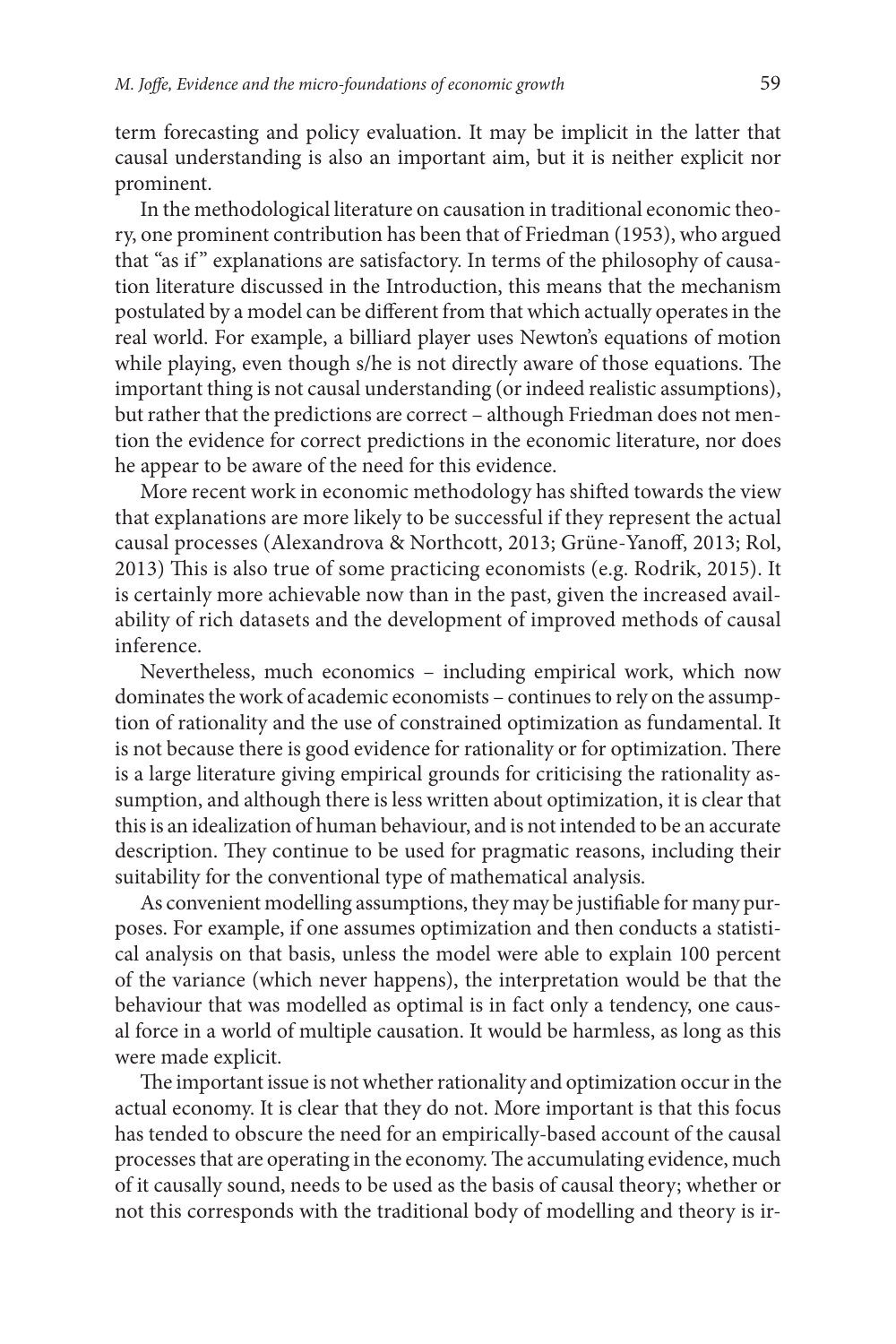relevant. In the literature, attention is often directed at trying to explain the *discrepancy* of empirical findings from what is expected (or "typical") in standard theory rather than the phenomenon itself (see for example Joffe, 2017a). In natural sciences such as biology and geology, which study a reality that is complicated and open-ended just like the economy, successful causal theories have been developed by combining multiple types of evidence – as diverse as possible – with causal ideas derived from description, generalisation and explanation, and/or from imaginative leaps (Joffe, 2017b). It is argued here that economics could use a similar methodology, and that this would produce a better account of how the economy works.

# **1.4. The necessary features of a theory that explains a non-universal phenomenon**

As we have seen, the micro-foundations project seeks to ground macroeconomic analysis in parameters that are invariant. There is an empirical question of whether such "deep" parameters actually exist, with the qualities of permanence that are desired. However, even if they do exist, here we are concerned with understanding modern economic growth, which has had a particular spatio-temporal distribution – it is far from universal in human experience. It could not, even in principle, be explained on the basis of unchanging deep parameters. A more important question is, therefore, how best to understand the cause(s) of something that is spatially and temporally contingent? To put this as the counter-factual, suppose micro-foundations of modern growth were universal, for example a feature of human nature or of economic behaviour in general or in the abstract. Then economic growth would be evenly spread across human history and across different places and types of economy.

There are two caveats here. First, if there were demonstrable impediments in some economies that prevent the "natural" working out of the forces described by the micro theory, then it is possible that a universally present cause could have its effects only on the occasions that such impediments were absent. Obvious candidates could be the neoclassical assumption of a "competitive market", or the idea of property rights. It will become clear in the later discussion that neither of these fits with the evidence.

Secondly, the universally-present cause could interact with some other causal force that is specific to certain places and/or times. The phenomenon of interest, economic growth, would then depend on the presence of both. In such a situation, the specific factor would (also) be a cause of growth. Indeed, the status of the universal cause would then be merely as a background cause, or possibly a necessary condition. The primary focus of scientific attention would be the specific cause.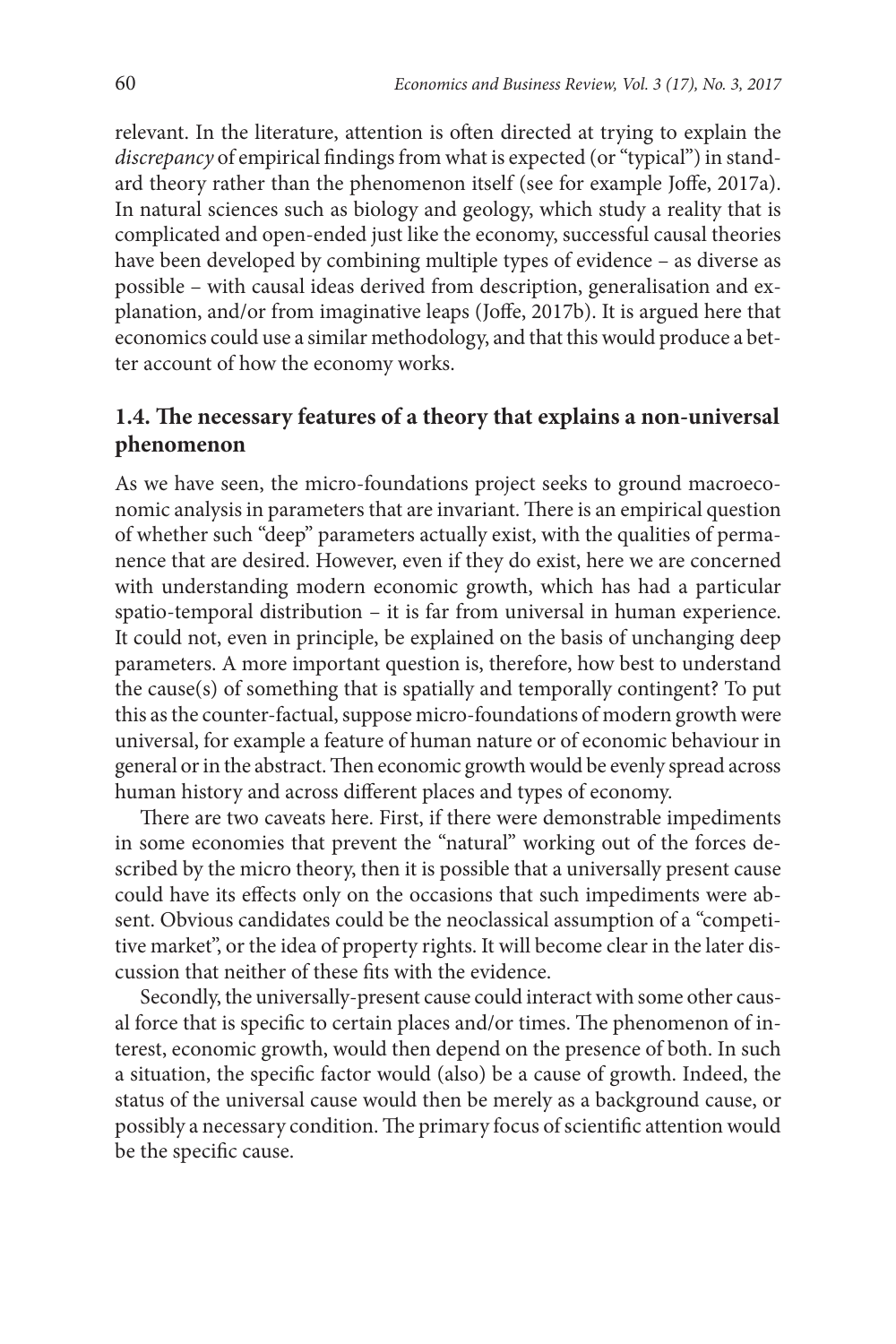## **2. The evidence on modern economic growth**

#### **2.1. "Modern" growth and earlier growth episodes**

Economic growth as such is not a purely modern phenomenon. Episodes of growth in GDP *per capita*, of a sizeable magnitude, have occurred previously in e.g. China, northern Italy, Japan, the Netherlands, and Britain before the industrial revolution. In some of these cases, the growth episode was followed by decline in absolute terms (Italy) or stagnation (China) (Fouquet, & Broadberry, 2015; Maddison, 2007). In some cases, it appears to have resulted from the growth of trade and specialization – the division of labour, as analysed by Adam Smith (1776) – and has thus been called "Smithian growth" by some economic historians (e.g. Kelly, 1997). However, in other cases, such as Chinese growth during the Song dynasty (960-1279), it was mainly due to a one-off transition from an economy based on wheat and millet to one based on rice, accompanying the major population shift to the south. The denser settlement reduced transport costs, and the higher agricultural productivity released labour for handicraft production (Maddison, 2007). This was a time of expansion of education, with increased meritocracy, and vibrant trade involving joint-stock companies (Ebrey, 1999); many peasants owned their own land (Ebrey, 1999, p. 155).

Yet it remains essentially true that "Average growth rates for about one and a half *millennia* before the Industrial Revolution are estimated to have been approximately *zero*, and, although there was undoubtedly some growth (…) [earlier], it proceeded at a snail's pace by modern standards" (Baumol, 2002). An estimate of the extent of growth since the industrial revolution is that the economy has expanded 16-fold on a *per capita* basis during that time, in the rich parts of the world (McCloskey, 2010). But this is probably a substantial underestimate, because it neglects the way that product innovation can transform the situation. The classic case is lighting: it is not just that candles have become cheaper; they have been supplanted in turn by gaslight, various types of cheap and effective oil lamp, and then by electric light (Nordhaus, 1997). The cost of a lumen hour in terms of labour hours has reduced more than 10,000 fold. Clearly, in modern times the economy has developed dynamic system properties that were absent before.

#### **2.2. The industrial revolution in England**

From the mid-17<sup>th</sup> century, *per capita* GDP in England started to increase. At that stage, Holland, northern Italy and Sweden were still more prosperous (Fouquet & Broadberry, 2015). During the  $18<sup>th</sup>$  century, some transformation of production began to be evident, e.g. in ironwork, ceramics, etc.

However, the real impetus to growth came at the end of the 18<sup>th</sup> century, as the industrial revolution got underway, with a massive expansion in such in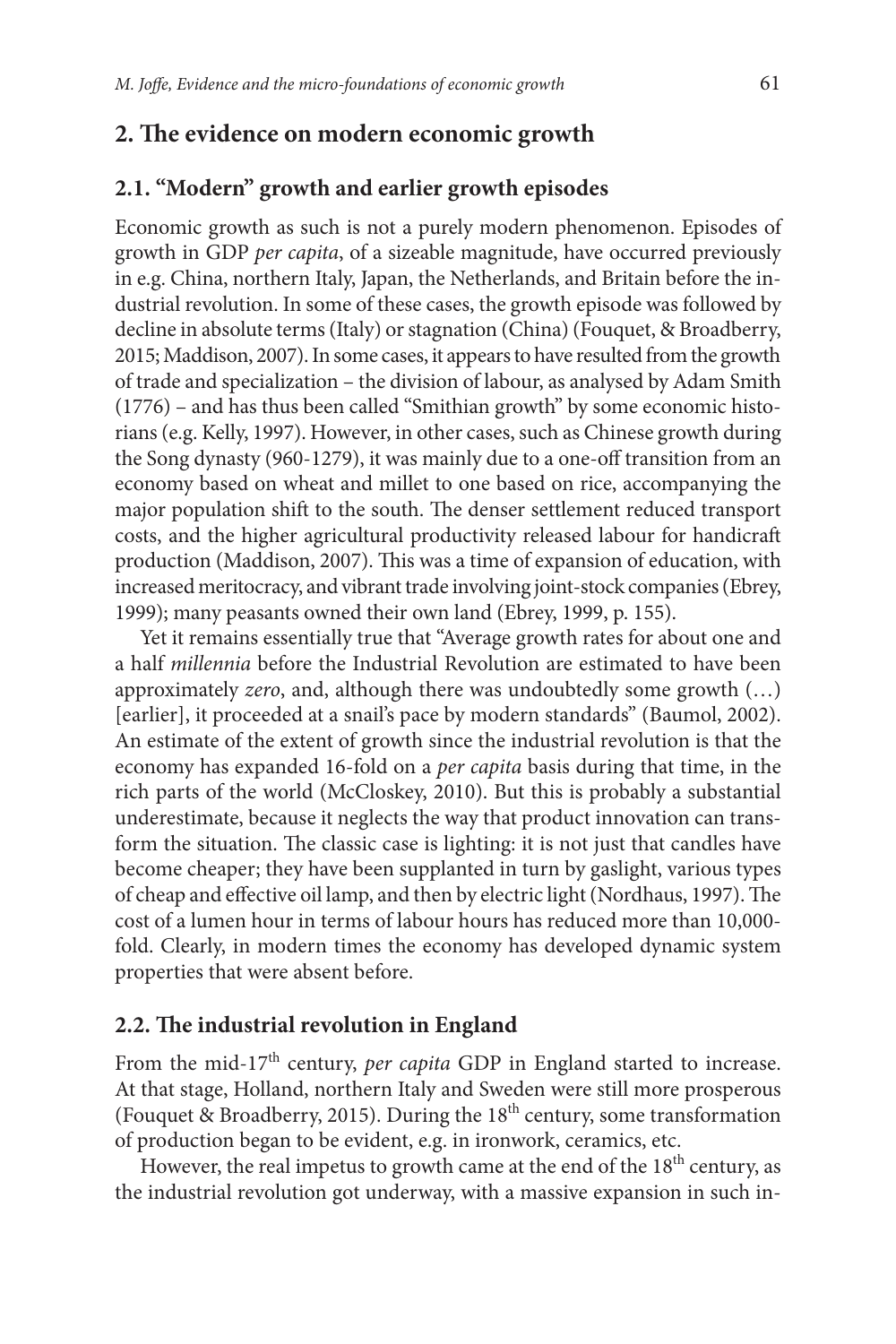dustries as cotton thread, textiles and clothing. Similar developments quickly spread across a wide range of economic activities. Figure 2 illustrates this economic transformation in terms of builders' wages, starting in 1209. It shows relatively small fluctuations for several centuries, with no overall trend, followed by a structural break around 1800, after which annual growth became a routine occurrence. Data on *per capita* GDP show a similar pattern, although estimates of the date of the structural break vary, and it is likely that living standards did not rise until some decades after the industrial revolution.



**Figure 2. Builders' real day wages, 1209-2004** Taken with permission of University of Chicago Press from Clark (2005)

Britain thus became "the workshop of the world". By 1851, the year of the Great Exhibition, British wealth was unparalleled anywhere in the world. This period saw the establishment of a new legal basis for the firm, which was necessary to meet the needs of the new type of industrialists. The primary innovation was entity shielding, which established the firm as an entity and protected it not only from the state and those who might sue, but also from its own shareholders (Blair, 2003; Hansmann, Kraakman, & Squire, 2006). This is the mirror image of limited liability, which is much better known, and which emerged only later in response to lobbying by *rentiers* (Ireland, 2010).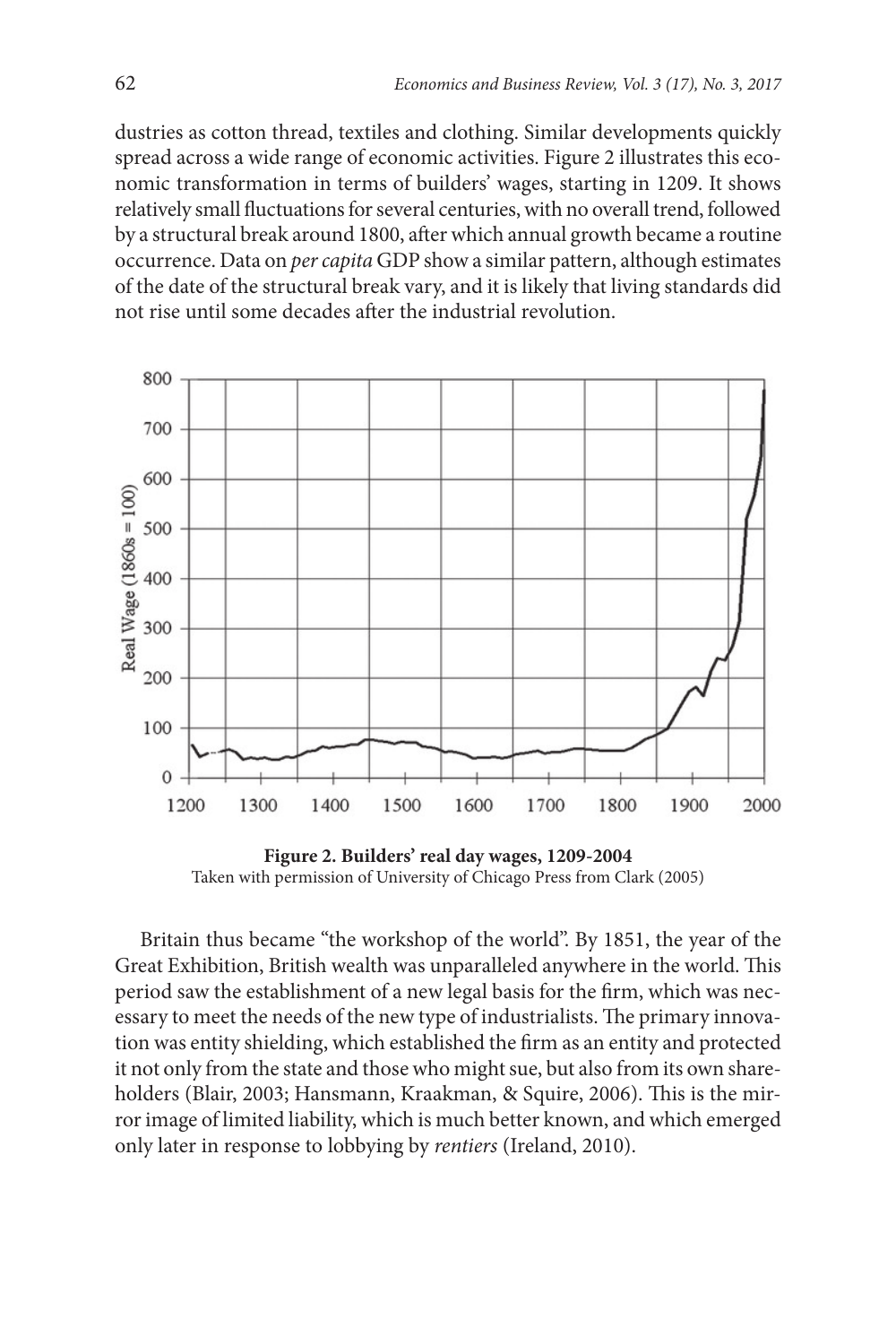# **2.3. The spread of growth and industrialisation among European populations**

Britain's international economic dominance started to become eroded in the last third of the 19<sup>th</sup> century, with the rise of the United States and Germany. Many features were similar to the British experience, notably the spread of industrialisation and factories, underpinned by the legal changes that facilitated them. On the other hand, there were important differences. America's economy remained largely rural at first, and transportation improvements meant a rapid rise in the scale and diversity of food exports to Europe, along with the traditional cotton for Lancashire. The scarcity of labour meant that wages were relatively high, providing a strong incentive for labour-saving innovation. Industrialisation started mainly on the basis of multiple small firms, but the situation changed radically towards the end of the century, with the rise of the "robber barons". Germany's rise included science-based industries such as chemicals, and independent small firms were less in evidence, with cartels playing an important role (Chandler, 1990). Whereas US *per capita* GDP surpassed that of Britain in the early years of the  $20<sup>th</sup>$  century (according to Maddison's figures), that of Germany continued to be some 25 percent lower in those terms, despite its growing industrial might. The growth of industry was not confined to these large economies. Industrialisation came early to other parts of Europe, such as Belgium. France and the rest of north-western Europe also developed increasingly prosperous industrial economies, and this subsequently spread elsewhere in Europe.

Prosperity spread rapidly to Australia and New Zealand, and later to Canada – areas of European colonisation often referred to (along with the US) as "Western offshoots" (Maddison, 2006) – as well as to Argentina and Uruguay. Their European populations also expanded hugely due to mass immigration. This was largely on the basis of agricultural and pastoral activities, relying on the buying power of Britain and other industrialising countries, plus some local manufacturing.

## **2.4. Cutting-edge growth and catch-up growth**

The economic transformation wrought by the industrial revolution was cuttingedge growth, defined as new methods of production and/or new products. The rise of English cotton goods to global dominance was mainly based on process innovation; whilst cotton-based production was new to England, it had been long established elsewhere e.g. Bengal. Other industries were completely new, notably the railways.

As industrialisation grew, and especially as it spread internationally, much of the consequent growth was catch-up rather than cutting-edge growth. The distinction is not clear-cut. The growth of the horseless carriage in the late 19<sup>th</sup> century was a product innovation. It was soon accompanied by major process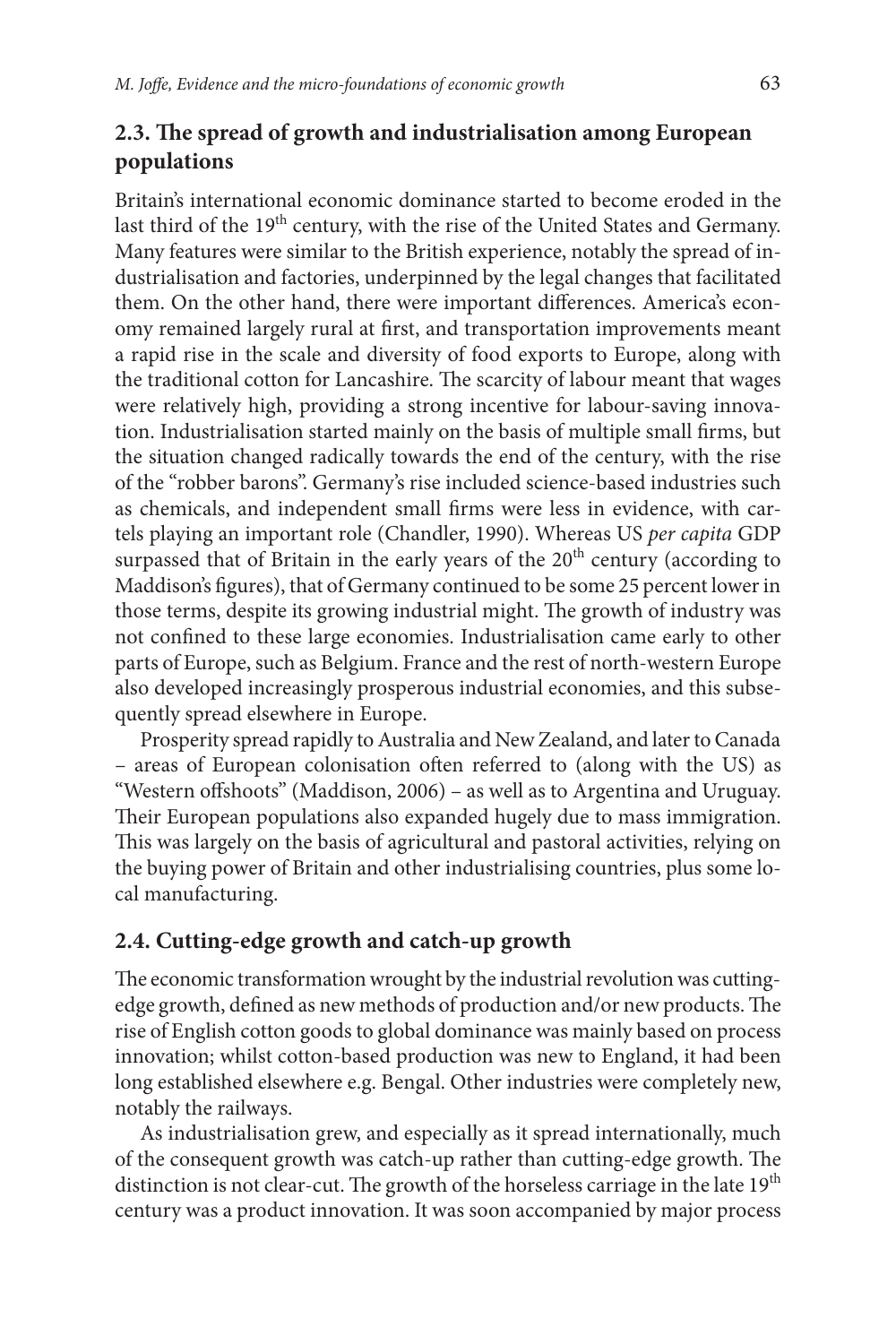innovations, notably those of Henry Ford starting in 1908. These are clearly cutting-edge growth. So too, arguably, is the emergence of General Motors in the 1920s under Alfred P Sloan, with the introduction of brand architecture, annual model change and planned obsolescence. However, it could be argued that the subsequent imitations of the methods of the pioneers were merely catch-up. If this were accepted, much if not most growth would really be catchup growth, even within a highly innovative society such as the US.

In deciding what is catch-up growth, it is probably preferable to resort to the national level. This is in line with concept of convergence in the Solow/Swan growth model, which suggests that relatively poor countries will catch up with the rich nations. This at least provides a relatively clear classification, even if it can be criticised on the basis that adoption of imported foreign technology requires the domestic ability to adapt to it, as well as on the already-mentioned grounds that much rich-country growth is not truly innovative. It would mean that, for example, one might classify all Japanese growth as catch-up, even though some of it became innovative in the late  $20<sup>th</sup>$  century.

One should also bear in mind a third category. Periods of dramatic industrialisation in one part of the world, e.g. industrial-revolution England or China more recently, are accompanied by a secondary growth impulse elsewhere. This results from a boom in the demand for commodities, with a consequent price rise. We have already seen that this occurred in the British dominions during the 19<sup>th</sup> century. The recent China-driven boom in manufacturing had a similar but now waning impact in such countries as Australia, Brazil, and parts of sub-Saharan Africa.

# **2.5. The spread of economic dynamism beyond European populations**

Episodes of rapid growth have not been uncommon in many parts of the world, but the region where sustained high growth rates have been most transformative is East Asia. It began with the rapid industrialisation of Meiji Japan in the late 19<sup>th</sup> century, which led to a military capability sufficient to defeat Russia in 1904-1905, and to the colonisation of Taiwan, Korea and Manchuria. Economic growth was, however, relatively modest (2.6-fold) until 1950. *Per capita* GDP then increased a further 10-fold between 1950 and the mid-1990s, with many Japanese corporations becoming world leaders in their field.

At first, it appeared that Japan was the only country with a non-European population to achieve transformative growth. But a series of reforms, in 1950s Taiwan and then 1960s South Korea, set them on a similar upward path. In addition, the city-states, Hong Kong and Singapore, followed an even more rapid trajectory.

The dynamic economies of East Asia have, for the most part, developed according to a different pattern from the various European countries, including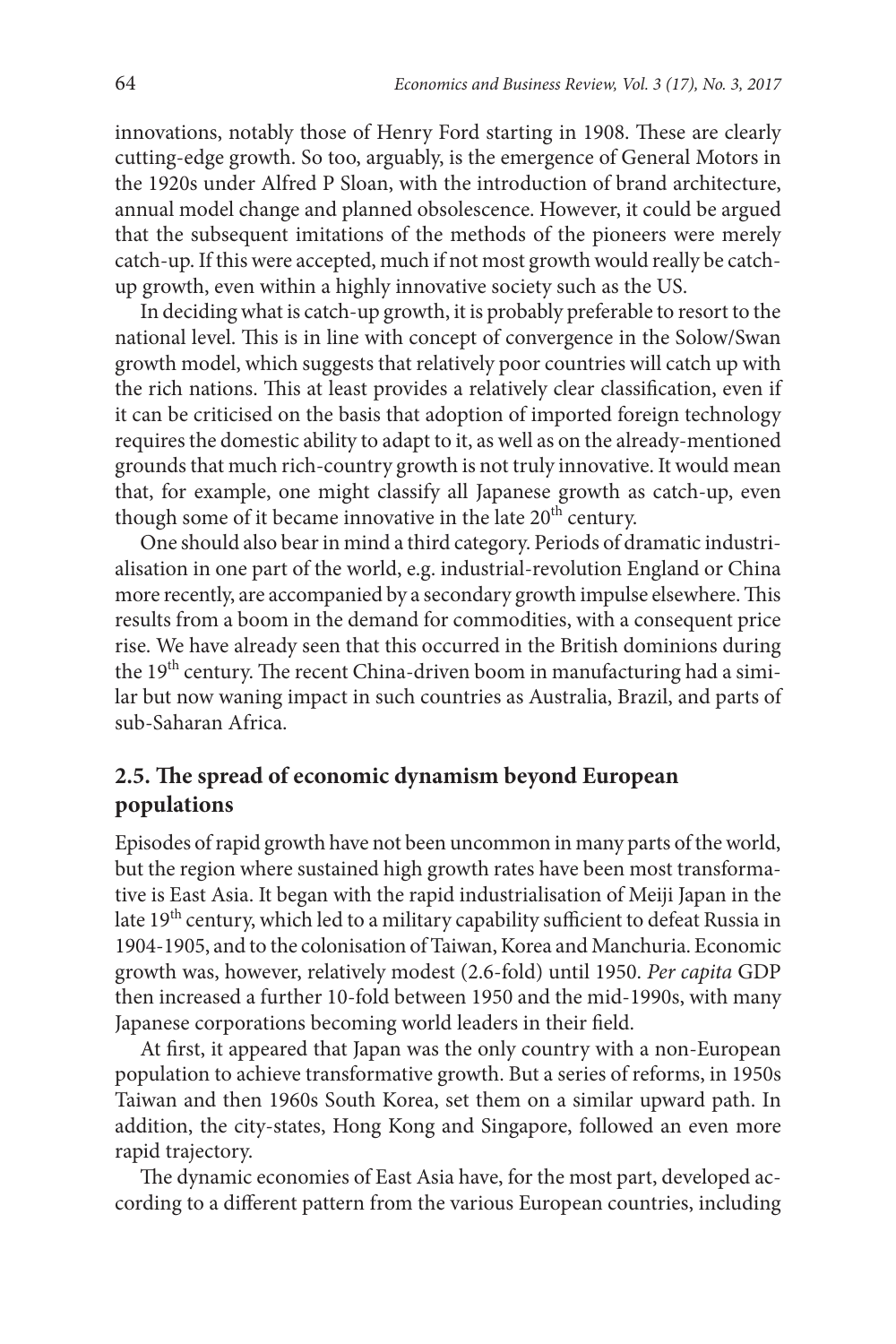the offshoots. Aside from Hong Kong, the state has played a dominant role (especially marked in Singapore). The process of industrialisation has been strongly guided by the state, starting with Japan, and continuing in the other countries – albeit with important variations in how this was done. In particular, capital flows were controlled by the state in accord with its strategic aims. For example, the South Korean reforms of the early 1960s began with the nationalisation of the banks. The second important feature has been openness to international competition. The state incentives have been largely directed to export success. Thus, industry in these countries has been subjected to the discipline of global competition, but in a way diametrically opposed to the "free market"; in some instances, prices were deliberately "wrong" in terms of conventional economics (Amsden, 1989). In most cases, the early industrialisation was based on labour-intensive manufacture such as textiles and clothing, in which the low unit cost (cost relative to productivity) made it internationally competitive. Each has then established itself in other industries, including technology-intensive sectors (Amsden, 1989; Wade, 1990; Studwell, 2014).

More recent has been the rise of China. Although its *per capita* GDP "only" rose a little over 5-fold between the beginning of the reforms in 1978 and 2003, its global impact has been immense owing to its size. Much of its growth has been attributable to low unit costs, together with an undervalued exchange rate, enabling its manufacturers to undercut world prices across the whole range of types of industry. Much heavy industry remains in the hands of State-Owned Enterprises (SOEs), and the banking system is state controlled. However, there has been a large element of FDI (foreign direct investment) in export industries, especially where the need for foreign technological input has been large.

# **2.6. Unsuccessful capitalist economies**

To avoid the selection bias involved in discussing only the economies that showed transformative dynamism, a brief word is necessary on the economies that were capitalist in structure but which experienced only moderate or intermittent growth. The prime example is 20<sup>th</sup>-century Latin America. Some growth occurred, but it was sporadic, and the economies were prone to periodic crises. This is often attributed to government policies that set out to protect industry from international competition, so that the firms never became globally competitive. Equally plausible is that most firms never had the potential to compete internationally, and that government policy was just recognising this fact. Both ideas may contain some truth.

## **2.7. Summary of the main features**

Since the advent of modern economic growth, it has become customary to expect that a successful economy will have positive GDP growth in most years. It has often been the case that a particular economy has a characteristic pro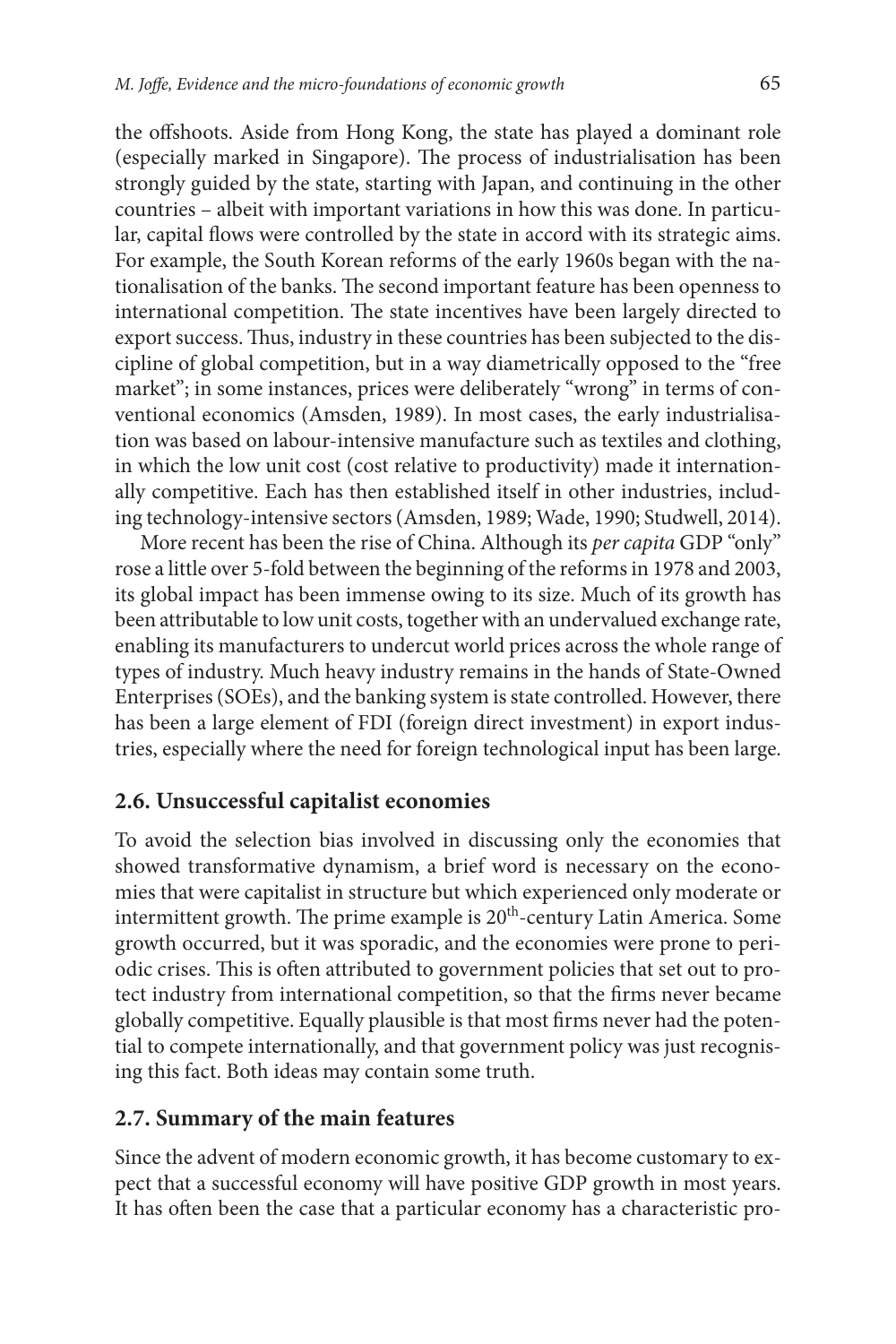portional growth rate, and this gives rise to a near-exponential growth curve. For example, US GDP has had a form that is very close to exponential since the early 19<sup>th</sup> century, apart from episodes of instability.

Most rapidly industrialising countries, although not Britain or America, have had an authoritarian government in the early decades of their growth. Germany was the star economic performer in late 19<sup>th</sup>-century Europe, and in the era of "social imperialism" had a government that was highly autocratic by west European standards. The East Asian countries have mostly had dictatorial regimes during their early decades of growth. It is of course also true that most of the authoritarian governments in the world have not presided over rapid economic growth.

The state has played a central role economically. The Royal Navy's domination of the seas was pivotal during the industrial revolution (O'Brien, 2004). Protectionist policies were followed in almost all these countries, until they had developed far enough for their industries to be able to compete internationally (Chang, 2003; Allen, 2014). The state fostered human capital improvements, especially education (Lindert, 2004). It built infrastructure to complement industry's products, e.g. roads for cars. And in some places, it has supported basic research plus applied R&D, and has also acted entrepreneurially, taking on risk, and created and shaped markets (Mazzucato, 2013).

## **3. Overview of the growth literature**

#### **3.1. Neoclassical growth theory**

A fundamental tenet of orthodox textbook theory is that competitive markets provide an optimal solution to problems of distribution. This theoretical argument, however, does not provide a good basis for the explanation of modern economic growth, which has proved equally compatible with other market structures, e.g. ones dominated by oligopoly. The notion that this growth results from a transition to more competitive markets in the dynamic economies does not withstand even a cursory confrontation with the evidence. Schumpeter even argued that some insulation from competitive forces provided an incentive to innovate.

It has often been remarked that the "price mechanism" facilitates convergence, but does not have the capacity to generate growth. Whilst true, it remains possible that relatively unimpeded market economies are more dynamic. If so, the argument needs to be made explicitly, and to include the distinction between the distribution of what already exists from the production of new goods and services. The fundamental issue here is that if exchange is seen as a human universal, or even as very ancient and also widespread, then it can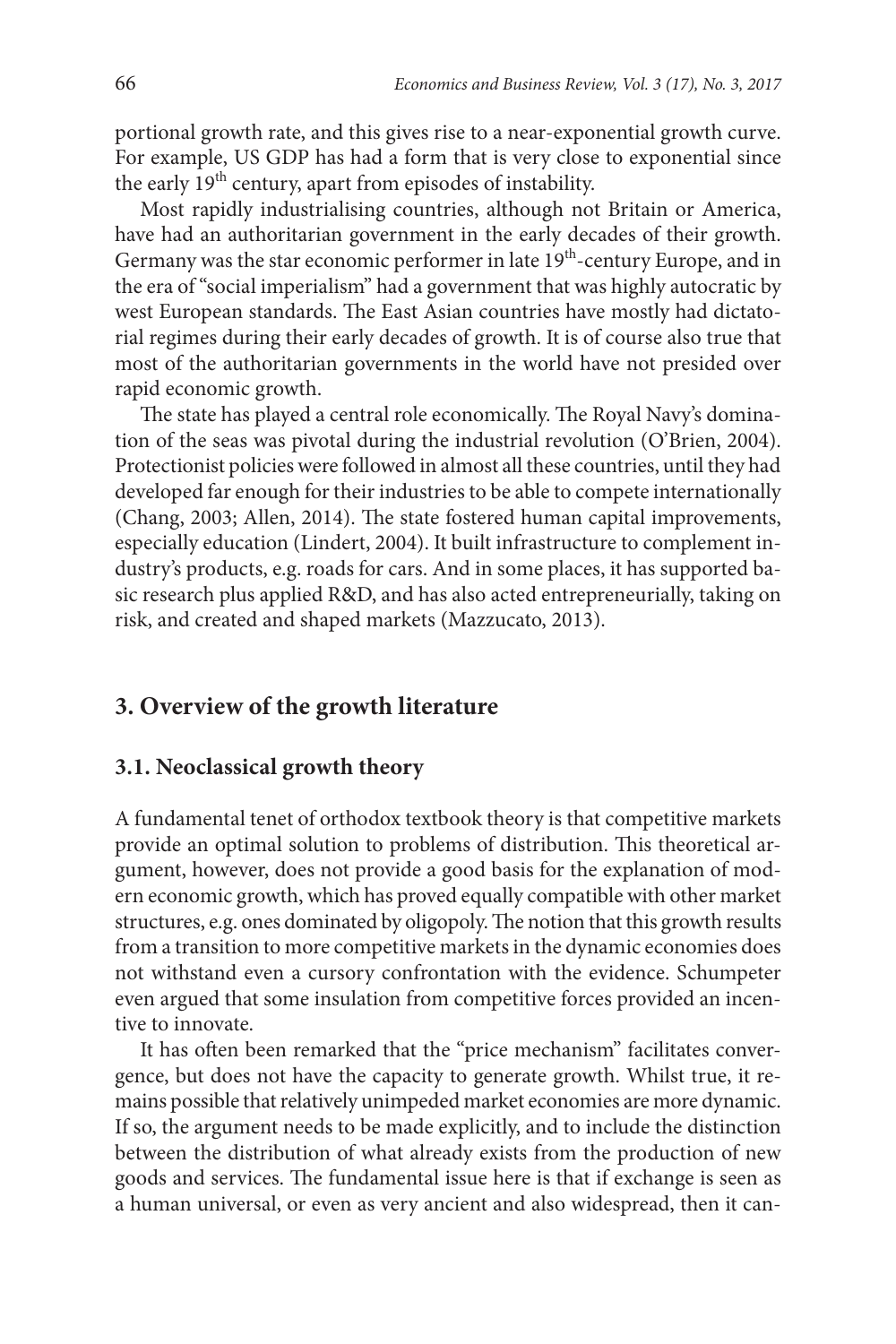not be used to explain something as historically and spatially contingent as modern economic growth.

The neoclassical tradition contains models of growth as well as of markets. Notably, in 1956, a model of long-run economic growth within the neoclassical framework was proposed (Solow, 1956; Swan, 1956). Based on the standard aggregate production function, it decomposed growth into three components: capital accumulation (as well as its depreciation), labour force growth, and increase in productivity. Capital was assumed to be subject to diminishing returns. The conclusion was that the rate of long-run *per capita* growth is equal to the growth in Total Factor Productivity (TFP), and depends entirely upon it. This so-called "Solow residual" is what is left over once the contributions of capital and labour have been deducted from the actual growth rate; Solow himself commented that it is "a measure of our ignorance".

One prediction was that poorer countries should have higher growth rates. This is because their lower capital stock implies a higher return on capital, in accord with the diminishing returns assumption. However, it could equally well occur because later arrivals are able to import the methods, ideas and technology that have already been developed in the rich world. Evidence for convergence (catch-up growth faster than cutting-edge growth) could therefore support either mechanism, or a combination of both.

Econometric analysis shows that if sufficient account is taken of savings rates and human capital growth, there is some evidence for convergence that is conditional on these factors (Barro & Sala-i-Martin, 2004). However, this work has been criticised on the grounds that it too readily accepts correlations as evidence for causation with growth as the outcome, as well as a closed-economy assumption (Acemoglu, 2009). It is also important to note that it applies only to the period since World War II, when the actual divergence in *per capita* GDP was relatively small, not to the great divergence of the  $19<sup>th</sup>$  century (Acemoglu, 2009). Nor does it explain the evidence from the comparative economic history of the period since catch-up growth started 150 years ago; this shows a degree of heterogeneity that cannot be explained in terms of the variables involved in this econometric work, as I have tried to summarise in Section 2. A distinction between these proximate causes and more fundamental ones is required, and this requires a richer conception of the interacting causal influences.

Further models have been developed since the mid-1980s, with the intention of making growth endogenous – at least in a modelling sense, with a plausible "story", if not grounded in evidence for causation. These "endogenous growth" models have, for example, focused on spillovers involving investment, technology, human capital or knowledge, which counteract the effect of the assumption of diminishing returns (Romer, 1986; Lucas, 1988). These models have been extended in various ways, for example to include imperfect markets, open economies and R&D (Aghion & Howitt, 1998). However, they have various drawbacks (Sach & Warner, 1997; Parente, 2001), including that they involve permanently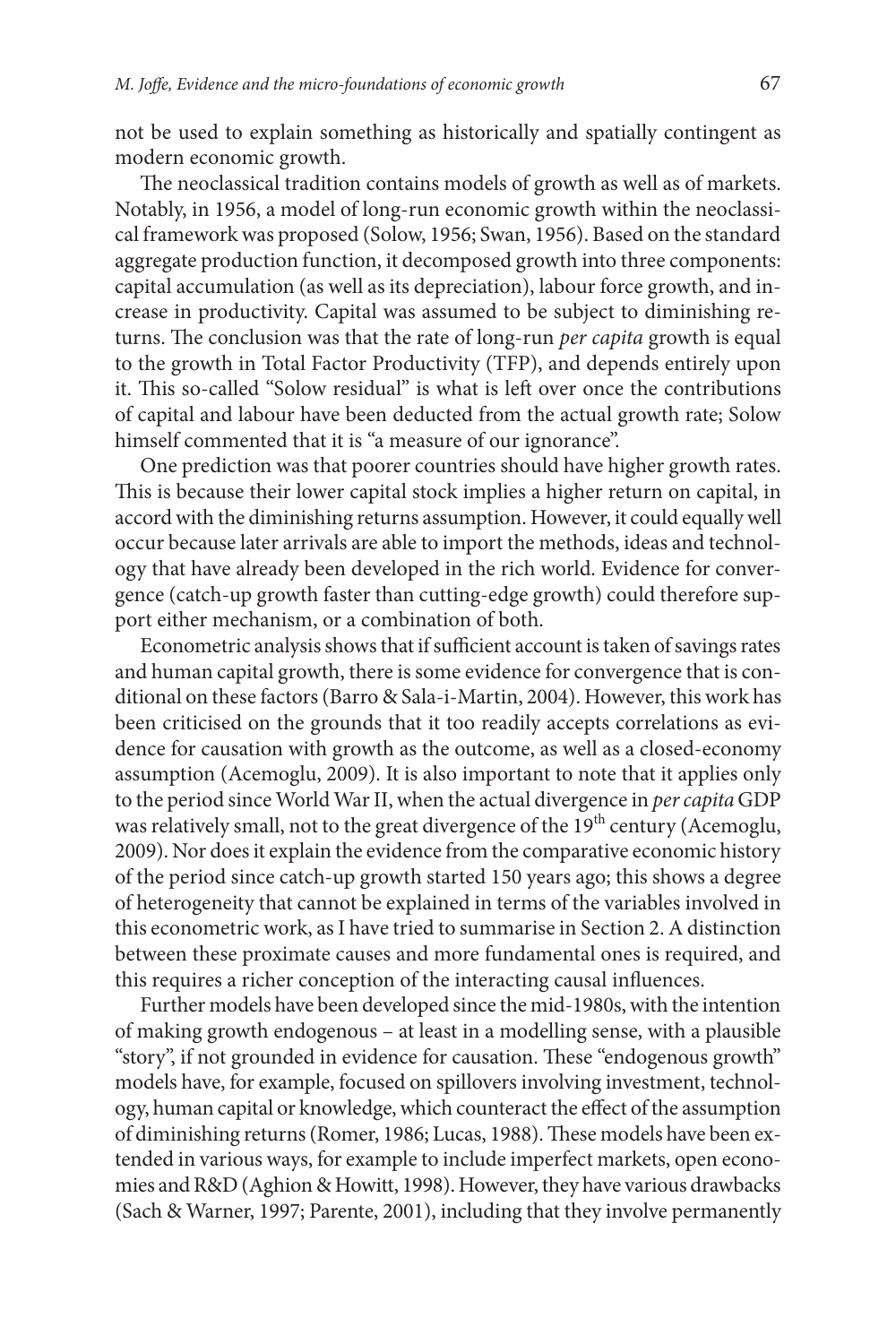different growth rates for each country, and therefore predict an ever-expanding world distribution, which is incompatible with the evidence since World War II. They are also irrelevant to catch-up growth (Acemoglu, 2009).

### **3.2. Invention**

In line with the Solow-Swan model, growth can be seen as resulting from invention – a source of productivity growth, and indeed also of product innovation, that is outside the economic system as such. This is usually proposed in the context of the history of the English industrial revolution or other cuttingedge growth (Mokyr, 2002, 2009, 2017), and/or in attempting to answer the questions why that occurred when it did (Mokyr, 2002) or where it did (Lipsey, Carlaw, & Bekar, 2003; Mokyr, 2009, 2017, especially pp. 339 ff.). If it were true, it would imply that the capitalist economic system has no intrinsic dynamic attributes; it merely responds to external technological "shocks".

There is a general sense in which process and product innovations have made the difference between today's world and that of 300 years ago. But one needs to be able to answer the questions, "why does this type of economic system generate so many inventions?" And, "why are they the sort of inventions that lead to growth?

In any case, the spatio-temporal distribution of invention is quite different from that of transformative growth. For one thing, it applies only to cuttingedge growth. Catch-up growth, on the other hand, relies on importing existing technology – there is no role for invention, other than that required to adapt something that already exists to a particular situation. Usually if the new location has any benefit over the place where the technology is already in use, it is because it facilitates a competitive advantage. Often this is low unit costs, because of cheaper labour without proportional loss of productivity.

In addition, it is well recognised that there have been highly inventive societies in other places and times, such as medieval Islam and Imperial China. These did not display either modern economic growth or a rise in living standards for the majority of the population. Why not? One reply is that science, and the Enlightenment more generally, became central to (implicitly cuttingedge) growth after 1870, even though it played only a small part in the original industrial revolution (Mokyr, 2009). Lipsey et al. (2003, Chapter 8) discuss why these highly inventive civilisations did not develop mechanistic science. These explanations are difficult to assess, because they rely on historical accidents as the most important causes. A further problem for the idea that science and/or invention more generally underlie economic dynamism is that the Soviet Union's economy is universally agreed to have been sluggish in comparison with that of the West, despite a high level of scientific and technical expertise. There does seem to be something specifically dynamic about the capitalist system.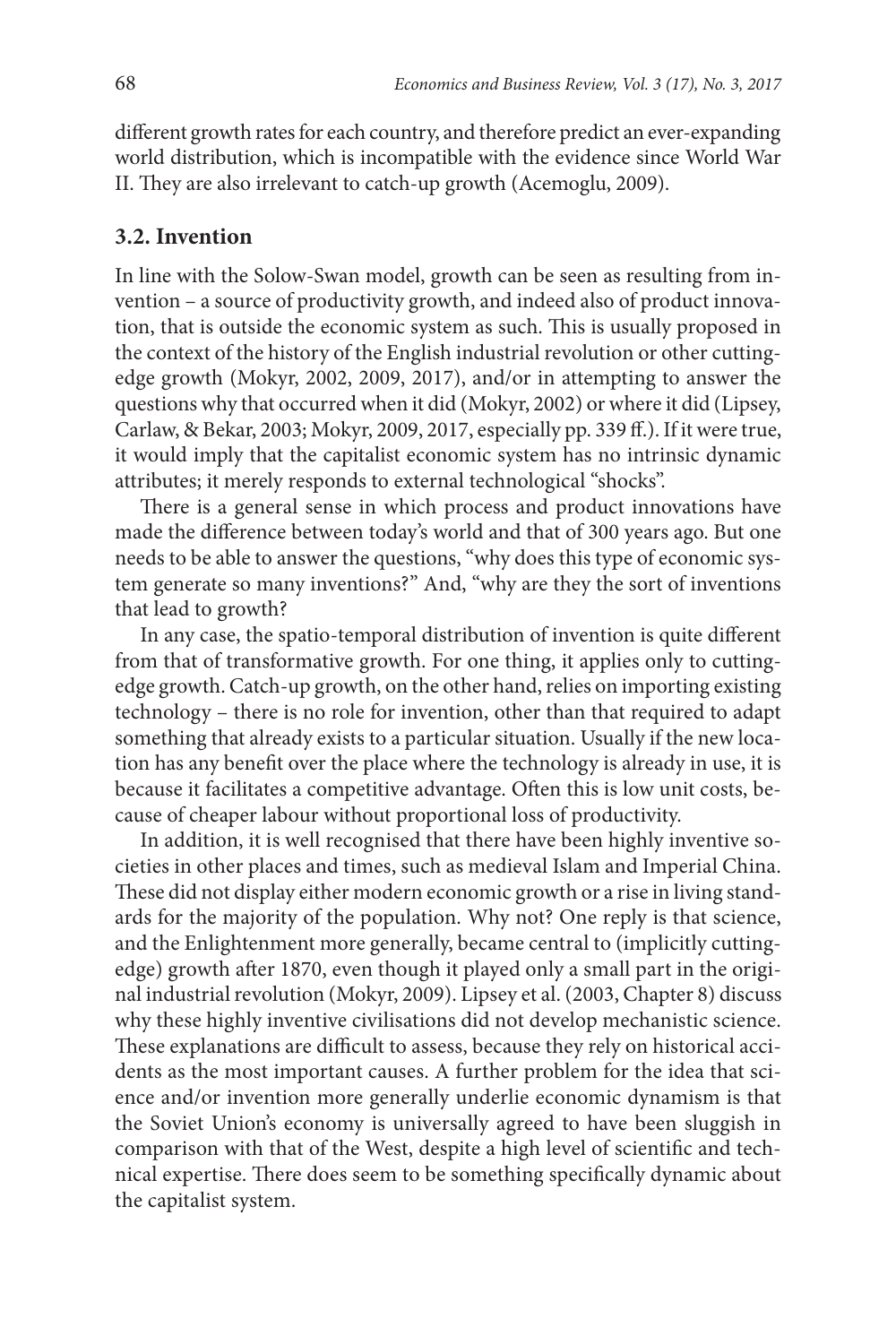### **3.3. Situation-specific factors**

Economic historians have suggested causes for particular key transformations. It would take us too far afield to compile a list, and I will focus on two interrelated ideas that appear to be most relevant. Pomeranz (2000) has proposed that the ecological constraints faced both by western Europe and by east Asia (Japan and China) were resolved in a different way, and that this had far-reaching consequences. Increasing population density led to more labour-intensive production in Asia, whereas a different solution was possible in Europe, especially England, due to coal and colonies. Moving to coal from charcoal, which required a great deal of land, both economised on land and stimulated technological development. Control of the colonies, especially the plantations based on slave labour, again eased the pressure on the land, by allowing imports of agricultural products.

Allen (2006, 2009) has argued that Britain's endowments were relevant in a different, albeit related, way: factor prices. Domestic wages were high, so labour was expensive. But energy was cheap, due to the relatively large coal industry – and its size made it worth investing in mining technology, notably the steam engine for drainage. There were thus strong incentives for British entrepreneurs to invest in technology that substituted coal for labour. It meant that an invention that was profitable in Britain would be loss-making in e.g. France, where the savings on labour costs would be far too small and the energy costs too high. An important rider to this argument is that once the impetus towards labour-saving technology had developed further, it could become so low-cost that it might become profitable even in France. Ideas of this kind are probably relevant to questions about the location, and perhaps also the timing, of the English industrial revolution. However, they are irrelevant to most of the other economies that subsequently embarked on sustained growth (with the important exception of labour costs in the US). They are addressing the question of generative causation, but not of system causation.

### **3.4. The entrepreneur**

It has often been pointed out that the dynamic of markets is convergence towards a static equilibrium (balancing feedback), not the creation of something new; and relatedly, that orthodox theory lacks a role for uncertainty or agency, because optimization methodology guarantees a unique outcome. In the early 20<sup>th</sup> century, Schumpeter proposed the brilliant metaphor "creative destruction", to describe how an economy could be transformed: it "incessantly revolutionizes the economic structure from within, incessantly destroying the old one, incessantly creating a new one" (Schumpeter, 1992). He contrasted this with the orthodox static model.

There are two problems that prevent this being a satisfactory answer to the question addressed in this paper. One is that although he stated, "This process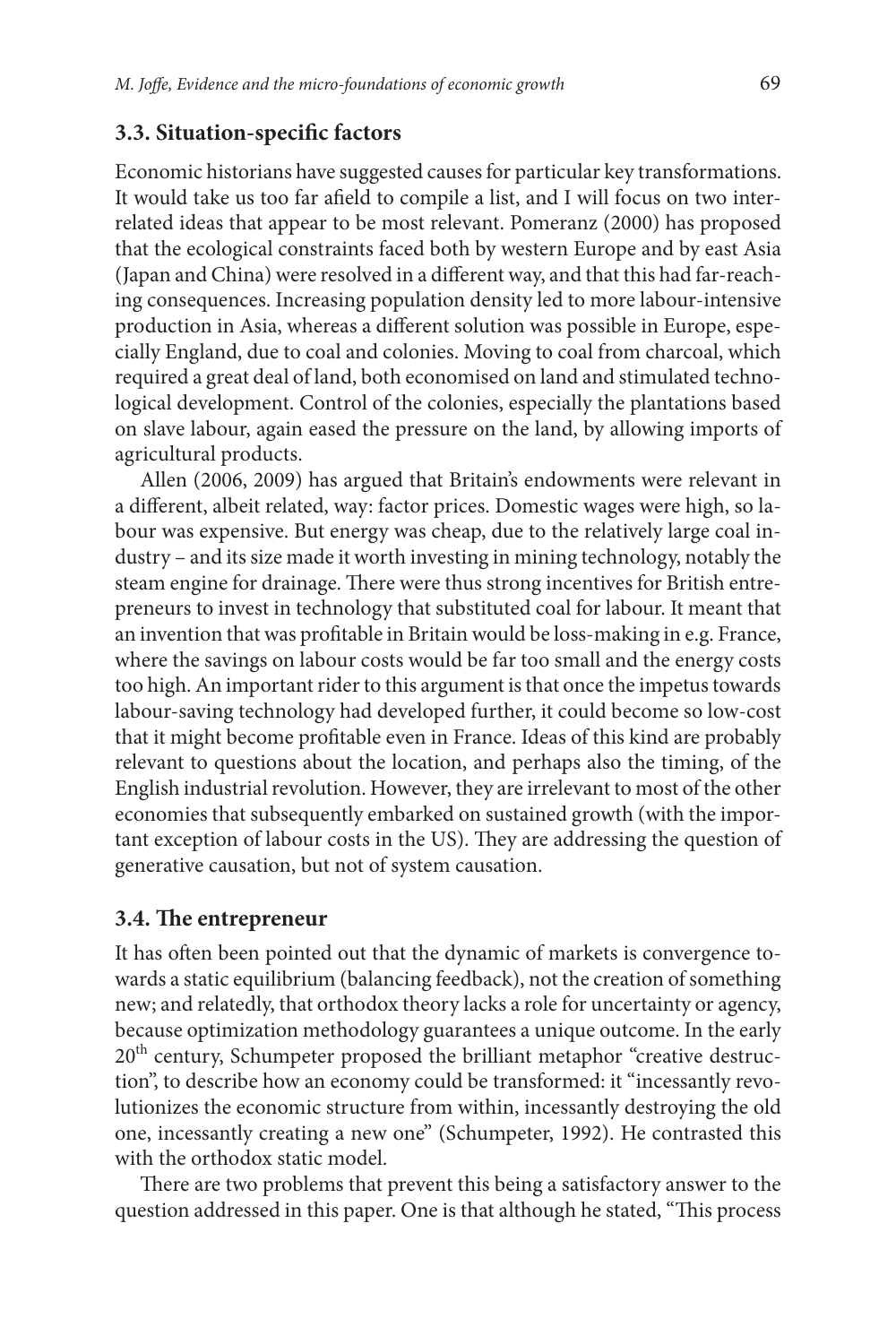of Creative Destruction is the essential fact about capitalism" (Schumpeter, 1992), he denied that sustained *per capita* growth is specific to capitalism, providing a 14-page account of equivalent processes occurring under a simple exchange economy, an isolated manorial estate, and an isolated communist society (Schumpeter, 1983).

The second is more fundamental: there is no causal account. On the one hand, he remarked that capitalism creates the tendency to think in certain ways, e.g. to generate innovations, but only specified this in vague terms. On the other, his main emphasis was on "the entrepreneur" as a person who produces new combinations that lead to new products, new production methods, etc. By specifying a type of person, he obscured the need for a causal analysis. One would need to be able to answer, "why does this particular type of economic system generate entrepreneurs?" And secondly, "why should the resulting innovations be of such a kind that one result is growth?" (Joffe, 2013b). Without a satisfactory answer, we are left with a brilliant description, but no causal understanding.

In addition, Schumpeter confused two senses of the term "entrepreneur" (Joffe, 2013b). His image was of a dynamic newcomer who transforms things, which ignores the observation that innovation frequently arises in existing firms. But it also meant that the term came to mean someone who is "their own boss", i.e. self-employed, a confusion that is still widely prevalent. In fact, the evidence is that entrepreneurs in this sense have far lower productivity than capitalist firms (e.g. GERA, 2017).

### **3.5. Evolutionary economics**

Evolutionary economics analyses the processes of economic change, as manifest in the transformation of firms and industries, employment, production and trade (Nelson & Winter, 1982; Witt, 2008). Although much of its original motivation was based on an analogy with biological evolution, emphasising "adaptation", and taking "routine" and "innovation" as analogues of genetic inheritance and mutation, its contributions are not limited by this analogy.

For example, empirical research in the evolutionary tradition has documented the great heterogeneity of economic agents, especially firms (Bartelsman & Doms, 2000; Grazzi, 2012). It shows that even with the same technology, there is a two-fold range in productivity in each sector. This is correlated with wages, export success, technology usage, output growth and probability of firm survival. Input intensities also vary greatly, and the distributions of efficiency, innovativeness and indicators of profitability are highly skewed. All these characteristics are consistent across the definition of a sector, i.e. whether three-, four- or five-digit level, and are highly persistent over time (Grazzi, 2012). Evolutionary economics is not so much a theory of growth, in the sense of attempting to explain why and when it occurred, as a study of the internal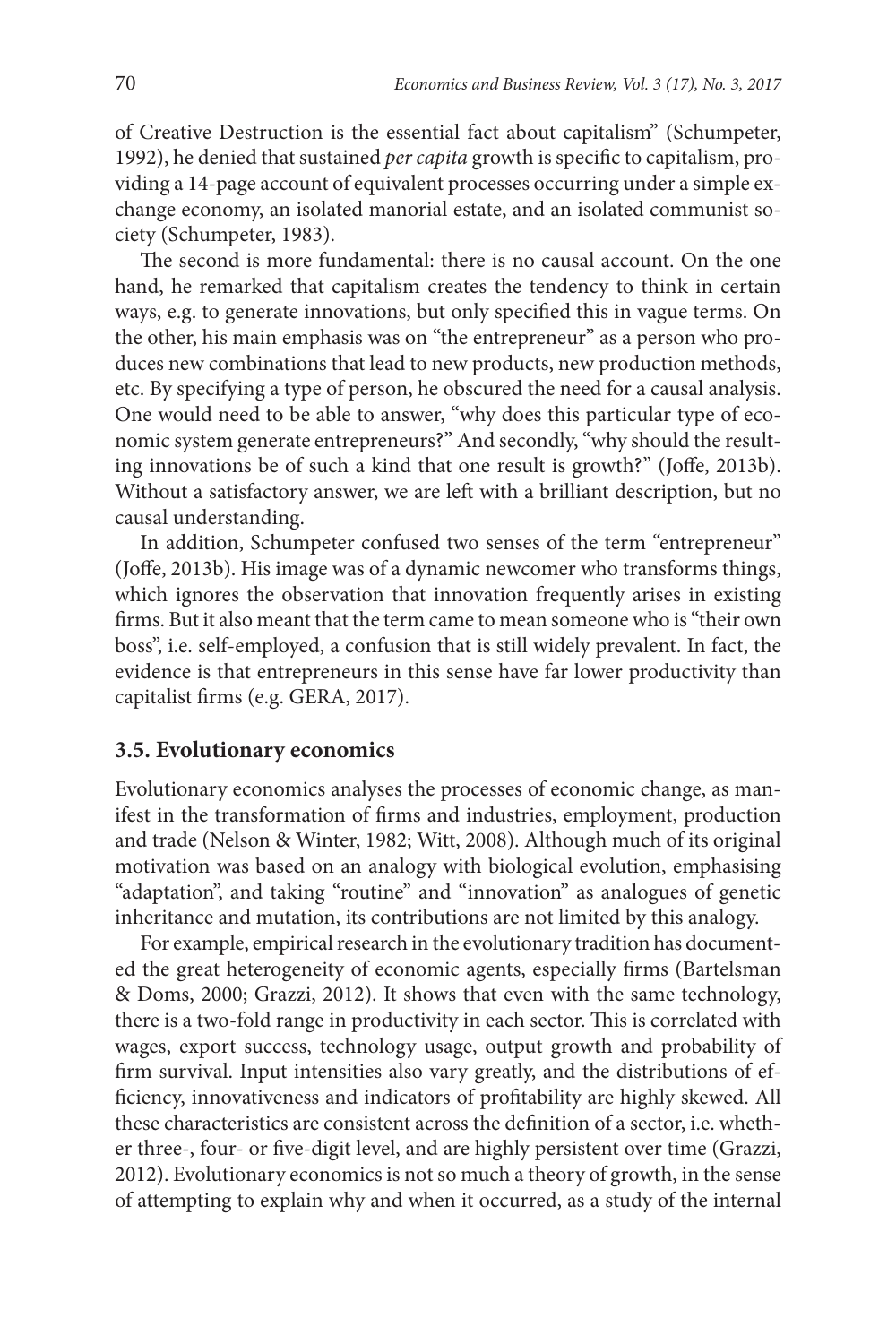dynamics of the process. It is therefore highly relevant to the perspective proposed in this paper, and has a complementary role to the systems perspective.

### **3.6 Institutional economics**

There has been increasing focus on the institutional underpinnings of the economy, including their possible impact on growth and development, in the past two decades. There is no doubt that they are important, although it remains unclear exactly which institutions have which economic consequences. One influential tradition has been New Institutional Economics, with its emphasis on transaction costs (Coase, 1937; Williamson, 1985). However, this is probably not important in explaining economic growth. As Williamson himself has stated (in Hodgson & Gindis, 2007), innovation and the entrepreneurial firm both pose "special challenges"; "another generation of economists is going to have to come up with the answers".

Another perspective within New Institutional Economics is a focus on property rights (Acemoglu, Johnson, & Robinson, 2005; Besley & Ghatak, 2009). It is argued that well-enforced property rights provide incentives for individuals to participate in economic activities, such as investment, innovation and trade, which lead to a more efficient market. Economic prosperity is one result, especially if there is equality of opportunity. And importantly, rulers are far less likely to be able to expropriate private owners of property. In addition, the property rights perspective has been applied to many specific areas, e.g. the firm (Hart & Moore, 1990).

However, the situation is not as clear-cut as that analysis may suggest. In China, property rights have been extremely unclear under the Communist regime, and this did not alter with the reforms that started in 1978. Some changes have been made in the direction of European-style property rights, but expropriation remains common, often with minimal compensation. This is especially true in the rural areas, but it also affects firms: "it is often unclear whether a "private" enterprise is really owned by individuals or by a local government or party unit. Conversely, some "collective" or "state" enterprises operate in ways indistinguishable from the private interests of their bosses" (*The Economist*, 2007). This has not prevented the spectacular growth of the Chinese economy. Thus, whilst secure property rights may have been an important factor in European growth, they cannot be considered a necessary condition more generally.

Another strand of this argument has emphasised *intellectual* property rights. Patents may have increased the returns to inventing, and therefore acted as an incentive to innovate. However, patents are also widely acknowledged to have been used as much to protect an existing technology, and therefore to delay innovation, as to promote it. And the role of English patent law in the industrial revolution may have been overstated: as Allen (2006) has argued, "the English patent law was enacted in 1624 and attracted little interest for much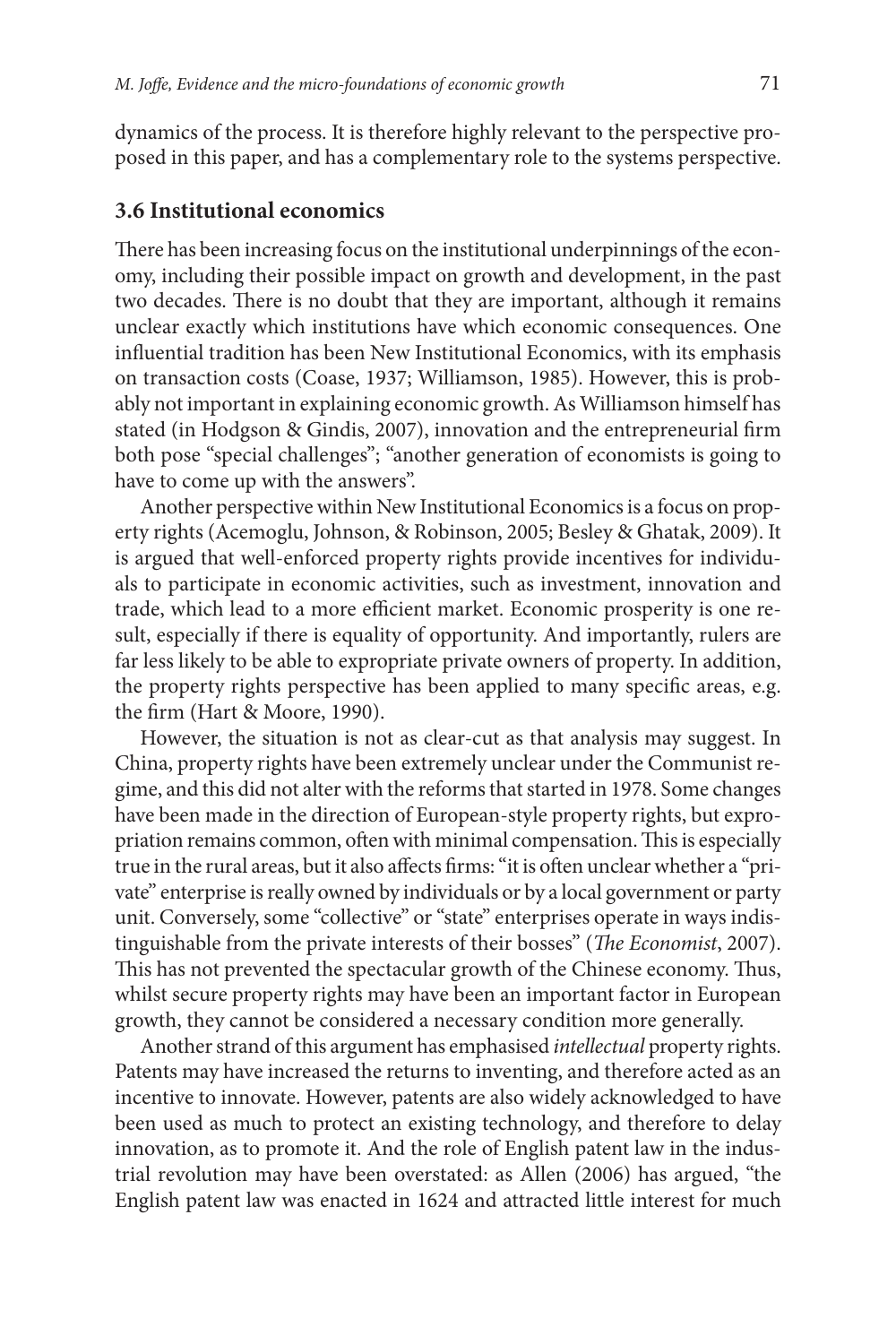of the  $17<sup>th</sup>$  century, so the explanation of the inventions of the  $18<sup>th</sup>$  turns on the greater incentive to invent rather than on a change in law that met an existing, latent demand for patenting".

Other institutional hypotheses include the "reversal of fortune" idea, that European colonies that were prosperous in the early stages of colonisation failed to develop economically, whereas the initially poor colonies eventually became extremely rich (Acemoglu & Robinson, 2012). The main contrast is Latin America as against North America. Their explanation is that in the former case, "extractive" institutions were introduced, whereas the settler pattern of North America developed "inclusive" institutions. While this may possibly apply to the Americas, despite the extremely long period involved, and therefore the neglect of other forces that could have intervened, it has been criticised for being incompatible with historical experience elsewhere, for example Germany, East Asia, and sub-Saharan Africa (see e.g. Austin, 2008). In particular, it ignores the role of highly authoritarian governments in the early decades of many dynamic economies.

One further institutional idea is that it is misleading to analyse capitalism solely as a market system; it also contains subsystems of production, governance, etc (Hodgson, 2015). In particular, the state has a constitutive role. This accords with the above observations on the supportive and complementary role of the state.

### **3.7 The financial sector and capital accumulation**

Financial-sector development is often cited as a central feature of capitalist growth. However, the evidence is unclear. Banking systems were developed in northern Italy and Flanders in the middle ages. The first stock exchange was established in early 17<sup>th</sup> century Amsterdam. Yet the first example of specifically capitalist growth did not emerge until the late 18<sup>th</sup> century, some distance away in Britain. Financial institutions were not sufficient to trigger it in earlier continental Europe.

At a micro level, studies of sources of finance show that start-ups in new industries often rely on local financial networks (O'Sullivan, 2007) and venture "angels" (Bhidé, 2006) in a large variety of times and places, and that established companies tend to use retained profits for investment (O'Sullivan, 2007). It is true that industrialists have often borrowed from banks, etc, e.g. using collateralizable property (Hodgson, 2015). But in America, investment in industry during the 19<sup>th</sup> century was not primarily funded by formal financial institutions (Lamoreaux, 1985). They are not a necessary condition.

More recently, the dissemination of capitalism has largely occurred using foreign direct investment, brought about by expanding real-economy firms. This has played a major role in bringing about catch-up growth, through its role in the diffusion of technology, management methods, etc. The rise of East Asia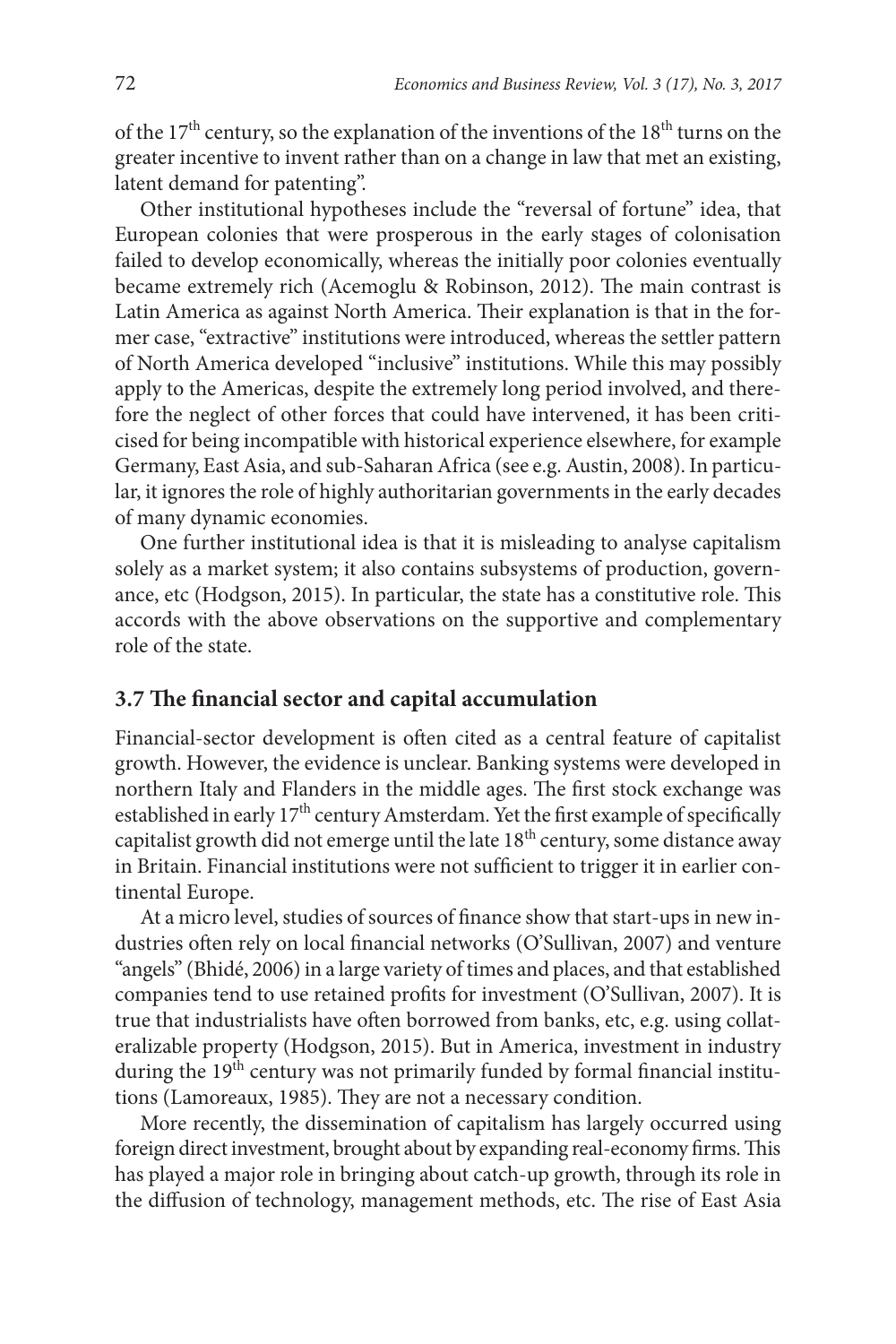also provides a substantial counter-argument to the view that the financial sector has been crucial to all capitalist growth. The state itself and/or state-owned banks have been responsible for channelling capital to businesses. In particular, China's financial sector was relatively undeveloped in the early decades of its phenomenal growth trajectory following the reforms that started in 1978.

### **3.8. Baumol's "free-market innovation machine" view**

In his book *The free-market innovation machine*, Baumol (2002) posed the question of modern growth very clearly; his description of its uniqueness was quoted earlier, in Section 2.1. He set out to discover how this works. His answer to this question involves (a) the free market, but oligopolistic not "perfect" competition; (b) continuing innovation, seen as far more important than price and the static efficiency properties that are stressed by standard welfare economics – indeed it is often a matter of life and death to firms. Another key feature is (c) routinized R&D.

Unfortunately, none of these features fits well with the empirical record of growth. For (a), it ignores the observation that in a large proportion of countries, including Britain, America and most catch-up growth countries, oligopoly was rare during the early stages of growth. With (b), it is not specified why pre-capitalist firms should not also have needed to innovate to survive; he is probably correct about the contrast, but the basis is unclear. In the case of (c), it is only in recent decades and in cutting-edge-growth countries that R&D has been routinized in this way. In sum, it is another theory that takes no account of catch-up growth, and even for cutting-edge growth its correspondence with the evidence is patchy.

# **3.9. McCloskey's idea of "bourgeois dignity"**

McCloskey has demonstrated that the scale of economic growth is far too large to be explained by any of the existing "materialist" theories. Even all of them taken together could, at most, only account for a small fraction of the actuallyobserved phenomenon (McCloskey, 2010). Her conclusion is that the transformation in the economy was due to the social acceptance of the emerging industrialist class – the bourgeoisie were accorded "dignity". It would be difficult to establish this definitively, because one would need to be able to show that the social acceptance came before the transformation, which is necessary for it to have been causal, and is inherently problematic. This does not mean that the theory is wrong, only that this would be difficult to demonstrate empirically.

Furthermore, the theory would need to apply not only to England and other cutting-edge economies, but also to those that experienced substantial catchup growth. In addition, countries with non-dynamic capitalist economies should have accorded less dignity to their business people. The most that can currently be said is that these wider features have not yet been demonstrated.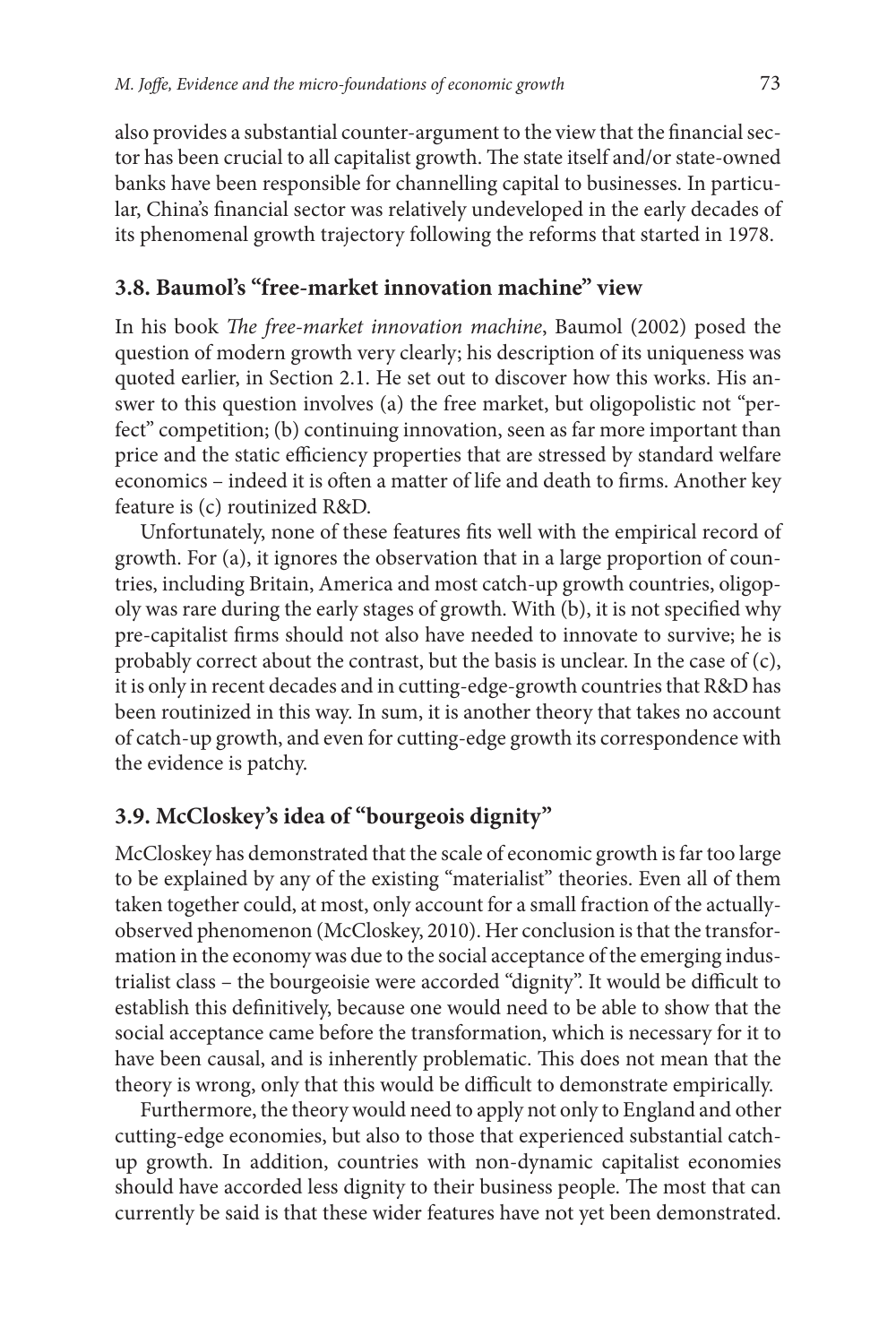One may also doubt the plausibility that such a large effect could be the result of such a subtle cause.

Probably the most important shortcoming of this work is that McCloskey neglects the possibility of reinforcing (positive) feedback. The underlying assumption behind the argument about magnitudes is that the economy responds in a one-off manner to whatever impinges upon it – a stimulus-response notion. This is not necessarily true, if one allows that a feedback process can produce a change that is progressively greater with each iteration. This generates the exponential functional form, typical of reinforcing (positive) feedback, that is close to what is usually observed empirically.

### **3.10. Arms-race competition between "capitalist" firms**

During the industrial revolution, the factory system became dominant. Its main features were that the firm owned and controlled not only the premises where production took place, but also all the means of production – machinery, materials, etc. It evolved into the capitalist firm, which can buy in all its inputs, including labour. This meant that it is no longer limited by its capacity for (e.g. family) labour, but only by managerial capacity (Penrose, 1959). It opens up the possibility of taking over substantial amounts of market share from one's competitors, which could be called "economic conquest" (Joffe, 2011). Such firms have been introduced in one country after country as industrial capitalism has spread; in England, the legal underpinning was initially a response to the needs of business people, but in most of the follow-on countries the relevant legislation has been introduced in a top-down fashion.

Competition between such firms is an arms race, a form of reinforcing (positive) feedback. Over time, such competition leads to process innovation that lowers unit costs in each sector, and thence also prices. This has led to dramatic falls in the quantity of work time necessary to buy a large number of products, especially manufactures (Cox & Alm, 1997). The consequent raising of the buying power of customers has been a primary source of economic growth (Joffe, 2011). A similar dynamic has applied to product innovation – ever more new products becoming affordable as buying power increased – and this is responsible for much of the remainder. One implication is that the growth performance of an economy depends on how good its component firms are at competing. This hypothesis is consistent with the spatial and temporal distribution of growth. It is applicable equally to cutting-edge and catch-up growth, and to various types of market structure. It does not depend on culture, except that it requires that economic relationships are formed between strangers, not just within a family or clan grouping.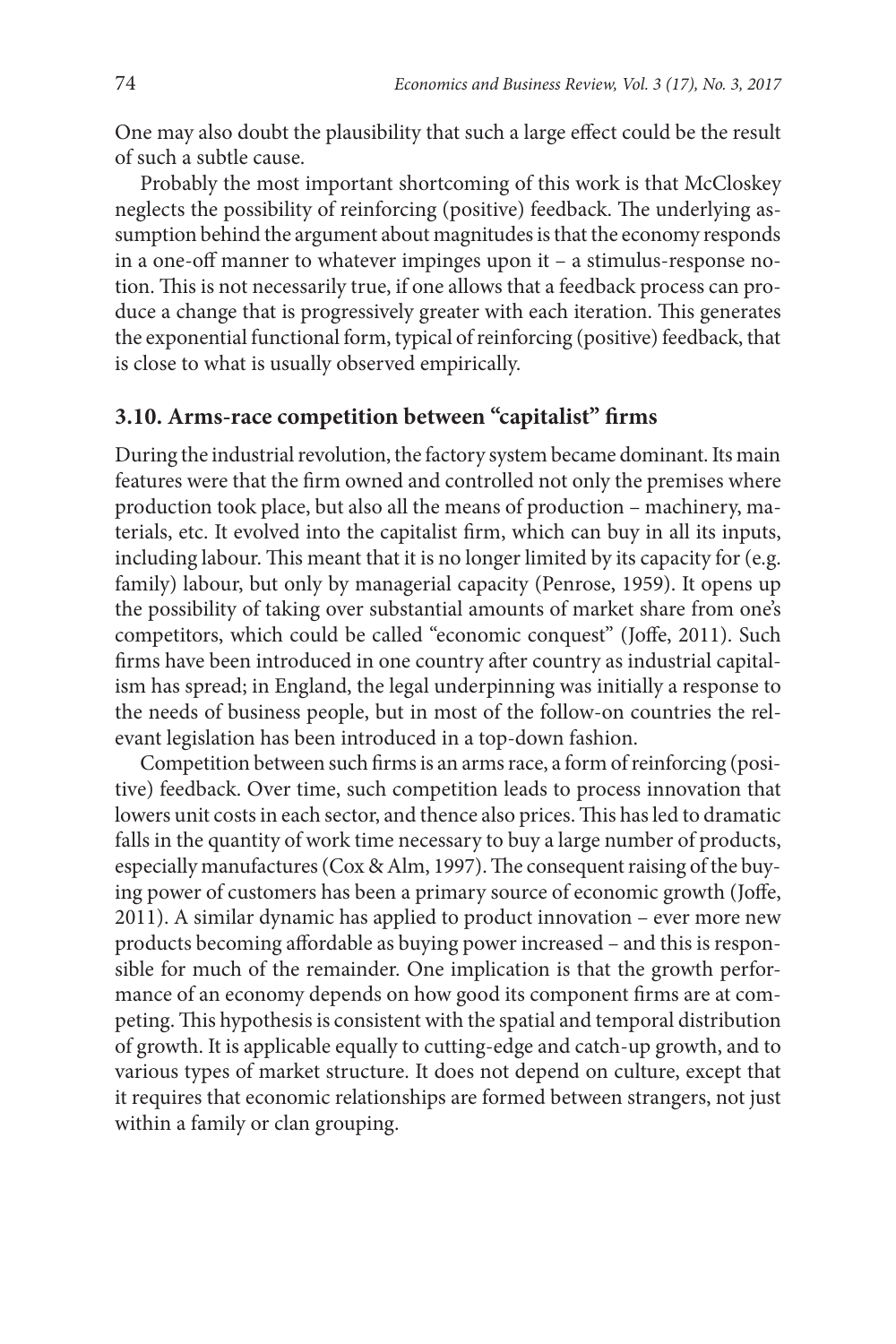# **Conclusions**

There are many perspectives on economic growth. In this paper, I have provided a brief overview of the most important theories, with the over-riding criterion that they should be able to account for the most basic empirical features of modern economic growth as it has actually occurred. The conclusion reached is that scarcely any of them are able to fulfil this basic requirement.

This is not the result one might expect from the philosophy of science literature, where a major problem is considered to be the "underdetermination of scientific theory by evidence" – the problem that any given body of evidence can be explained by numerous hypotheses. This would mean that it is difficult to determine which is correct (Stanford, 2016).

In most cases, the reason is the *a priori* methodology that dominates economic theorising. The result is that many theories have been developed that are highly ingenious and brilliant, but methodologically this approach provides no systematic link between the theory and the actually-existing world. In economics, it is unusual – although not impossible – to find a theory that is derived from a systematic consideration of the various types of evidence, as is the norm in natural sciences such as biology and geology (Joffe, 2017b). With the large increase in the availability of statistical datasets, comparative economic history data and methods of causal inference in recent decades, it would now be possible for economic theory to be based on evidence (Joffe, 2014). This paper is intended as a contribution to that aim.

### **References**

- Acemoglu, D. (2009). *Introduction to modern economic growth*. Princeton, NJ: Princeton University Press.
- Acemoglu, D., Johnson, S., & Robinson, J. A. (2005). Institutions as a fundamental cause of long-run growth. In P. Aghion & S. Durlauf (Eds.) *Handbook of economic growth*. Volume 1, Chapter 6: pages 385-472. Amsterdam: Elsevier North-Holland.
- Acemoglu, D., & Robinson, J. A. (2012). *Why nations fail: the origins of power, prosperity and poverty*. London: Profile Books Ltd.
- Aghion, P., & Howitt, P. (1998). *Endogenous growth theory*. Cambridge, MA: The MIT Press.
- Alexandrova. A., & Northcott, R. (2013). It's just a feeling: why economic models do not explain. *Journal of Economic Methodology, 20*(3), 262-267.
- Allen, R. C. (2006). The British industrial revolution in global perspective: how commerce created the industrial revolution and modern economic growth. Oxford University. Available at [https://www.nuffield.ox.ac.uk/users/allen/unpublished/](https://www.nuffield.ox.ac.uk/users/allen/unpublished/econinvent-3.pdf) [econinvent-3.pdf](https://www.nuffield.ox.ac.uk/users/allen/unpublished/econinvent-3.pdf)
- Allen, R. C. (2009). *The British industrial revolution in global perspective*. Cambridge: Cambridge University Press.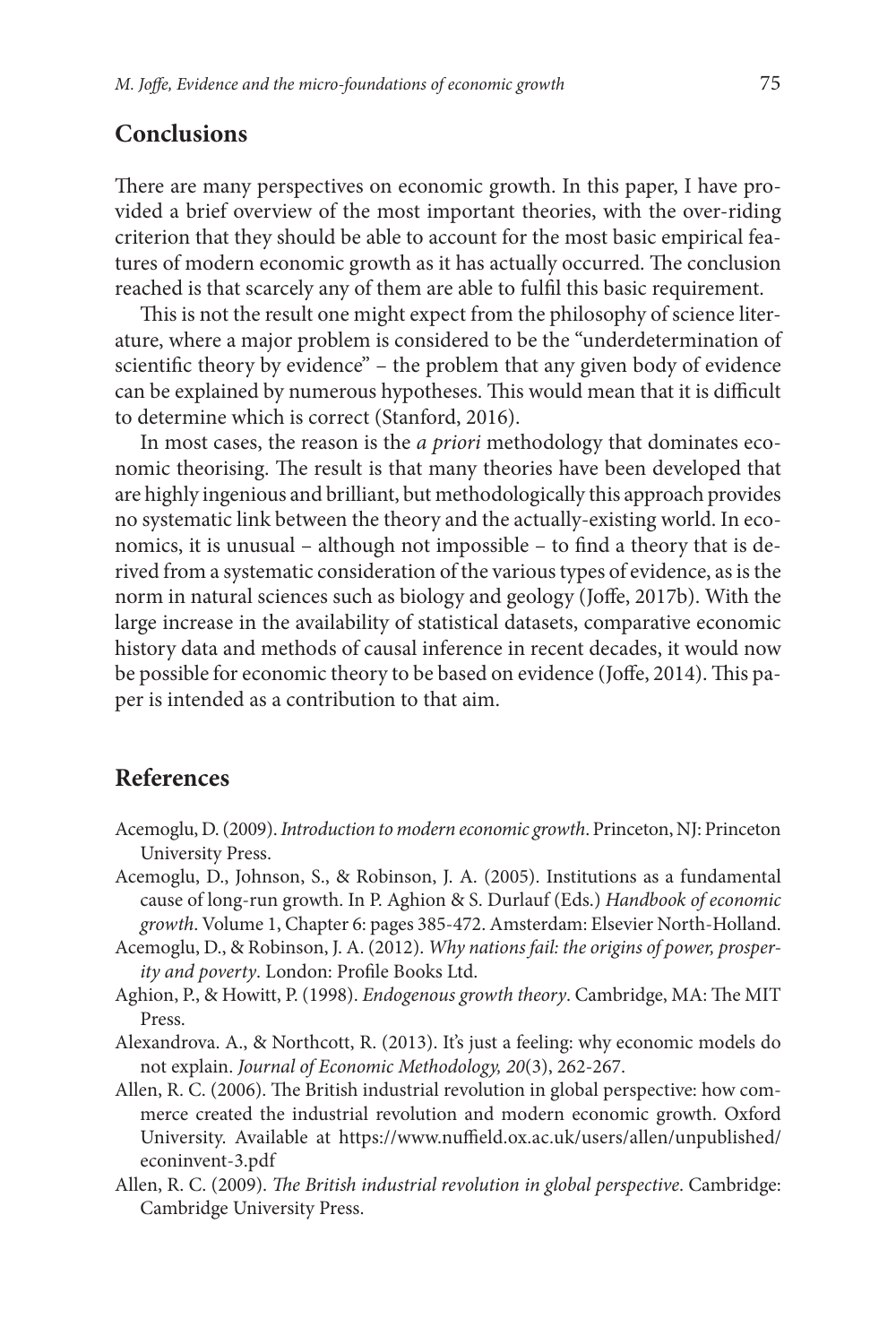- Allen, R. C. (2014). The spread of manufacturing. In L. Neal & J. G. Williamson, *The Cambridge history of capitalism*, volume II, pp. 32-46.
- Amsden, A. H. (1989). *Asia's next giant: South Korea and late industrialization*. New York, NY: Oxford University Press.
- Arthur, W. B. (2013). Complexity economics: a different framework for economic thought. SFI Working Paper 2013-04-012. [http://www.santafe.edu/media/work](http://www.santafe.edu/media/workingpapers/13-04-012.pdf)[ingpapers/13-04-012.pdf](http://www.santafe.edu/media/workingpapers/13-04-012.pdf)
- Austin, G. (2008). The 'reversal of fortune' thesis and the compression of history: perspectives from African and comparative economic history. *Journal of International Development, 20*(8), 996-1027.
- Barro, R. J., & Sala-i-Martin, X. (2004). *Economic growth*, 2nd edition. Cambridge, MA: The MIT Press.
- Bartelsman, E. J, & Doms, M. (2000). Understanding productivity: lessons from longitudinal microdata. *Journal of Economic Literature*, XXXVIII: 569-594.
- Baumol, W. J. (2002). *The free-market innovation machine*. Princeton, NJ: Princeton University Press.
- Bechtel, W. (2006). *Discovering cell mechanisms: the creation of modern biology*. Cambridge: Cambridge University Press.
- Besley, T., & Ghatak, M. (2009). Property rights and economic development. In D. Rodrik & M. R. Rosenzweig, (Eds.), *Handbook of development economics*, V: 4526- 4528. New York: Elsevier.
- Bhidé, A. (2006). How novelty aversion affects financing options, *Capitalism and Society, 1*(1), 1-31.
- Blair, M. M. (2003). Locking in capital: what corporate law achieved for business organizers in the nineteenth century. *UCLA Law Review, 51*, 387-455.
- Chandler, A. D., Jr. (1990). *Scale and scope: dynamics of industrial capitalism*. Cambridge, MA: The Belknap Press of Harvard University Press.
- Chang, H.-J. (2003). *Kicking away the ladder: development strategy in historical perspective*. London: Anthem Press.
- Clark, G. (2005). The condition of the working class in England, 1209-2004. *Journal of Political Economy, 113*(6), 1307-1340.
- Coase, R. H. (1937). The nature of the firm. *Economica*, reprinted in R. H. Coase, *The firm, the market and the law*, 1988. Chicago, IL: University of Chicago Press.
- Cox, W. M., & Alm, R. (1997). *Time well spent: the declining real cost of living in America*. Federal Reserve Bank of Dallas.<https://docmia.com/d/71346>
- Ebrey, P. B. (1999). *The Cambridge illustrated history of China*. Cambridge: Cambridge University Press.
- *The Economist*. (2007). China's next revolution: a new property law is a breakthrough, even though it raises hopes that one-party rule may dash. [http://www.economist.](http://www.economist.com/node/8815075) [com/node/8815075](http://www.economist.com/node/8815075)
- Forrester, J. W. (1970). Counterintuitive behavior of social systems. In: *Collected papers of Jay W. Forrester: collection*, 211-44. Cambridge, MA: Wright-Allen Press.
- Fouquet, R., & Broadberry, S. (2015). Seven centuries of European economic growth and decline. *Journal of Economic Perspectives, 29*(4), 227-244.
- Friedman, M. (1953). The methodology of positive economics, reprinted. In D. M. Hausman (Ed.), (1994). *The philosophy of economics: an anthology*, 2<sup>nd</sup> edition, Cambridge: Cambridge University Press.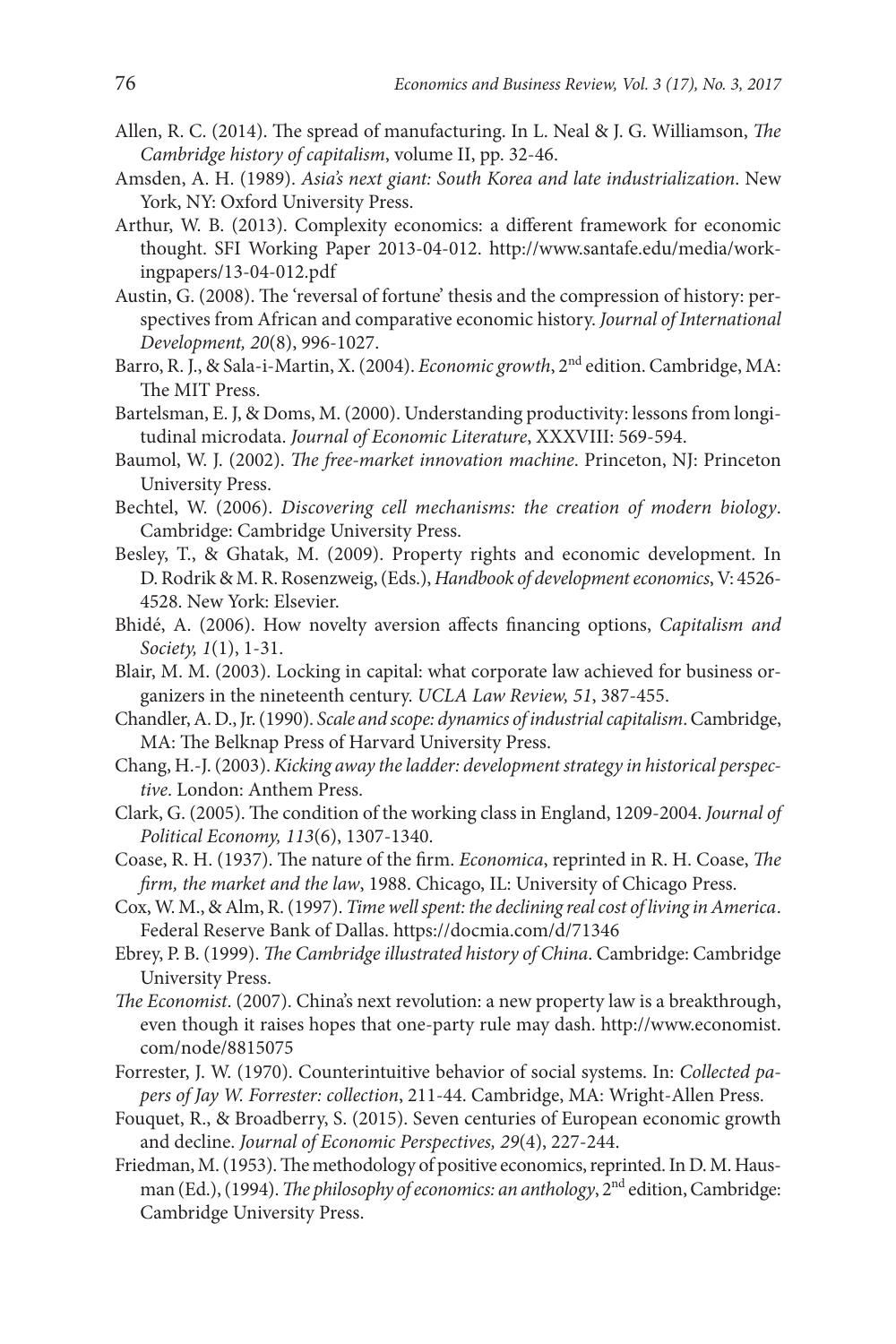- Gabaix, X. (2009). Power laws in economics and finance. *Annual Review of Economics, 1*: 255-293.
- GERA (Global Entrepreneurship Research Association). (2017). *Global Entrepreneurship Monitor, Global Report 2016/17*. <http://gemconsortium.org/report>
- Glennan, S. (2002). Rethinking mechanistic explanations. *Philosophy of Science, 69*, S342-353.
- Grazzi, M. (2012). Export and firm performance: evidence on productivity and profitability of Italian companies. *Journal of Industry, Competition and Trade, 12*(4), 413-444.
- Grüne-Yanoff, T. (2013). Genuineness resolved: a reply to Reiss' purported paradox. *Journal of Economic Methodology, 20*(3), 255-261.
- Hansmann, H., Kraakman, R., & Squire, R. (2006). Law and the rise of the firm. *Harvard Law Review, 119*, 1335-1403.
- Hart, O., & Moore, J. (1990). Property rights and the nature of the firm. *Journal of Political Economy, 98*(6), 1119-1158.
- Hodgson, G. M. (2015). *Conceptualizing capitalism: institutions, evolution, future*. Chicago, IL: Chicago University Press.
- Hodgson, G., & Gindis, D. (2007). An interview with Oliver Williamson. *Journal of Institutional Economics, 3*, 373-386.
- Holt, R. P. F., Rosser, J. B., & Colander, D. (2010). The complexity era in economics. Middlebury College Economics Discussion Paper No. 10-01. [http://sandcat.mid](http://sandcat.middlebury.edu/econ/repec/mdl/ancoec/1001.pdf)[dlebury.edu/econ/repec/mdl/ancoec/1001.pdf](http://sandcat.middlebury.edu/econ/repec/mdl/ancoec/1001.pdf)
- Illari, P. M., & Williamson, J. (2012). What is a mechanism? Thinking about mechanisms across the sciences. *European Journal for the Philosophy of Science, 2*, 119-135.
- Ireland, P. (2010). Limited liability, shareholder rights and the problem of corporate irresponsibility. *Cambridge Journal of Economics, 34*(5), 837-856.
- Janssen, M. (2008). Microfoundations. In S. N. Durlauf & L. E. Blume (Eds.), *The new Palgrave dictionary of economics, 2nd edition.* Basingstoke, Hampshire: Palgrave Macmillan.
- Joffe, M. (2011). The root cause of economic growth under capitalism. *Cambridge Journal of Economics, 35*, 873-896.
- Joffe, M. (2013a). The concept of causation in biology. *Erkenntnis, 78*, 179-197.
- Joffe, M. (2013b). What causes creative destruction? In A. Pyka & E. S. Andersen (Eds.), *Long term economic development*, pp. 431-438. Heidelberg: Springer.
- Joffe, M. (2014). Can economics be evidence-based? Royal Economic Society. *Newsletter*. <http://www.res.org.uk/view/art4aApr14Features.html>
- Joffe, M. (2017a). Why does capital flow from poor to rich countries? the real puzzle. *Real-world Economics Review, 81*, September. http://www.paecon.net/PAEReview/ issue81/Joffe81.pdf
- Joffe, M. (2017b). Causal theories, models and evidence in economics some reflections from the natural sciences. *Cogent Economics, & Finance*. http://dx.doi.org/1 0.1080/23322039.2017.1280983
- Joffe, M. (2018). Equilibrium, instability, growth and feedback in economics. In B. C. Dangerfied, R. Cavana, D. Wheat, & D. Pavlov (Eds.), *Feedback Economics: the contribution of system dynamics to economic analysis*.
- Joffe, M. *mimeo*. Causal systems, organization, feedback and mechanisms.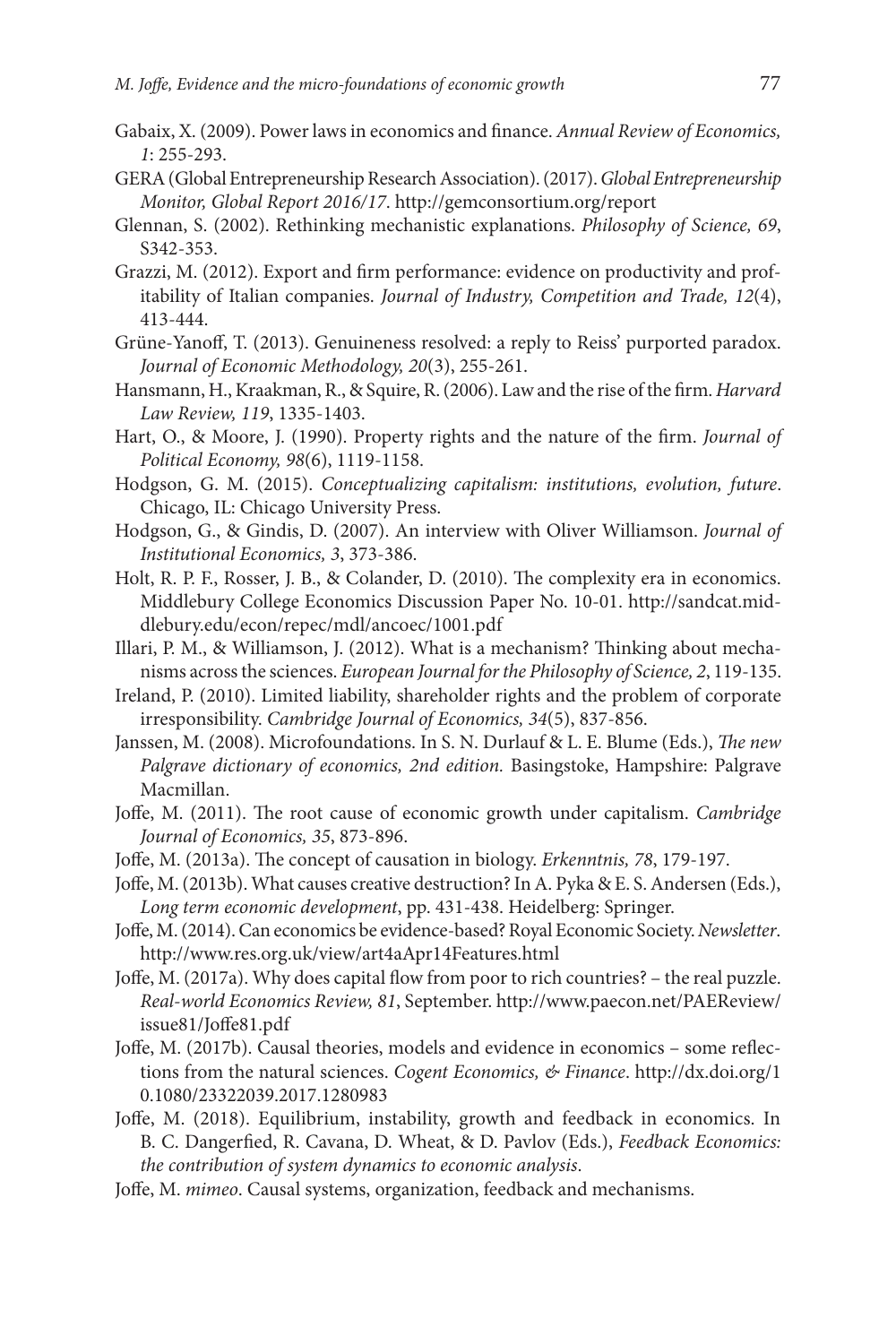- Kelly, M. (1997). The dynamics of Smithian growth. *Quarterly Journal of Economics, 112*, 939-964.
- Kirman, A. P. (1992). Whom or what does the representative individual represent? *Journal of Economic Perspectives, 6*(2), 117-136.
- Kirman, A. (2011). *Complex economics: individual and collective rationality*. London: Routledge.
- Lamoreaux, N. (1985). *The great merger movement in American business, 1895-1904*. Cambridge: Cambridge University Press.
- Lane, D. C. (2007). The power of the bond between cause and effect. *System Dynamics Review, 23*, 95-118.
- Lindert, P. H. (2004). *Growing public: social spending and economic growth since the eighteenth century (2 volumes)*. Cambridge: Cambridge University Press.
- Lipsey, R. G., Carlaw, K. I., & Bekar, C. T. (2003). *Economic transformations*. Oxford: Oxford University Press.
- Lucas, R. (1976). Econometric policy evaluation: a critique. In K. Brunner & A. H. Meltzer (Eds.), *The Phillips curve and labor markets*, vol. 1 of the Carnegie-Rochester Conference Series on Public Policy, pp. 19-46. Amsterdam: North-Holland Publishing Company.
- Lucas, R. (1978). Unemployment policy. *American Economic Review, 68*, 353-357.
- Lucas, R. E. (1988). On the mechanics of economic development. *Journal of Monetary Economics, 22*(1), 3-42.
- Machamer, P., Darden, L., & Craver, C. F. (2000). Thinking about mechanisms. *Philosophy of Science, 67*, 1-25.
- Maddison, A. (2006). Western offshoots Australia, New Zealand, Canada and the United States. In The world economy: volume 1: a millennial perspective and volume 2: historical statistics. OECD Publishing, Paris. [http://dx.doi.org/10.1787/9789264022621-](http://dx.doi.org/10.1787/9789264022621-15-en) [15-en](http://dx.doi.org/10.1787/9789264022621-15-en)
- Maddison, A. (2007). *Chinese economic performance in the long run*, 2<sup>nd</sup> edition. Paris: OECD.
- Mandelbrot, B., & Hudson, R. L. (2008). *The (mis)behavior of markets: a fractal view of risk, ruin, and reward*. New York: Basic Books.
- Mazzucato, M. (2013). *The entrepreneurial state: debunking public vs. private sector myths.* London: Anthem Press.
- McCloskey, D. N. (2010). *Bourgeois dignity*. Chicago, IL: University of Chicago Press.
- Mokyr, J. (2002). *The gifts of Athena*. Princeton, NJ: Princeton University Press.
- Mokyr, J. (2009). *The enlightened economy. Britain and the industrial revolution 1700- -1850*. New Haven, CT: Yale University Press.
- Mokyr, J. (2017). *A culture of growth: the origins of the modern economy*. Princeton, NJ: Princeton University Press.
- Nelson, R. R, & Winter, S. G. (1982). *An evolutionary theory of economic change*. Cambridge, MA: Harvard University Press.
- Nordhaus, W. D. (1997). Do real-output and real-wage measures capture reality? The history of lighting suggests not. In T. F. Bresnahan & R. J. Gordon (Eds.), *The economics of new goods*. Chicago: Chicago University Press, pp. 29-66.
- Ormerod, P. (1998). *Butterfly economics*. London: Faber and Faber Ltd.